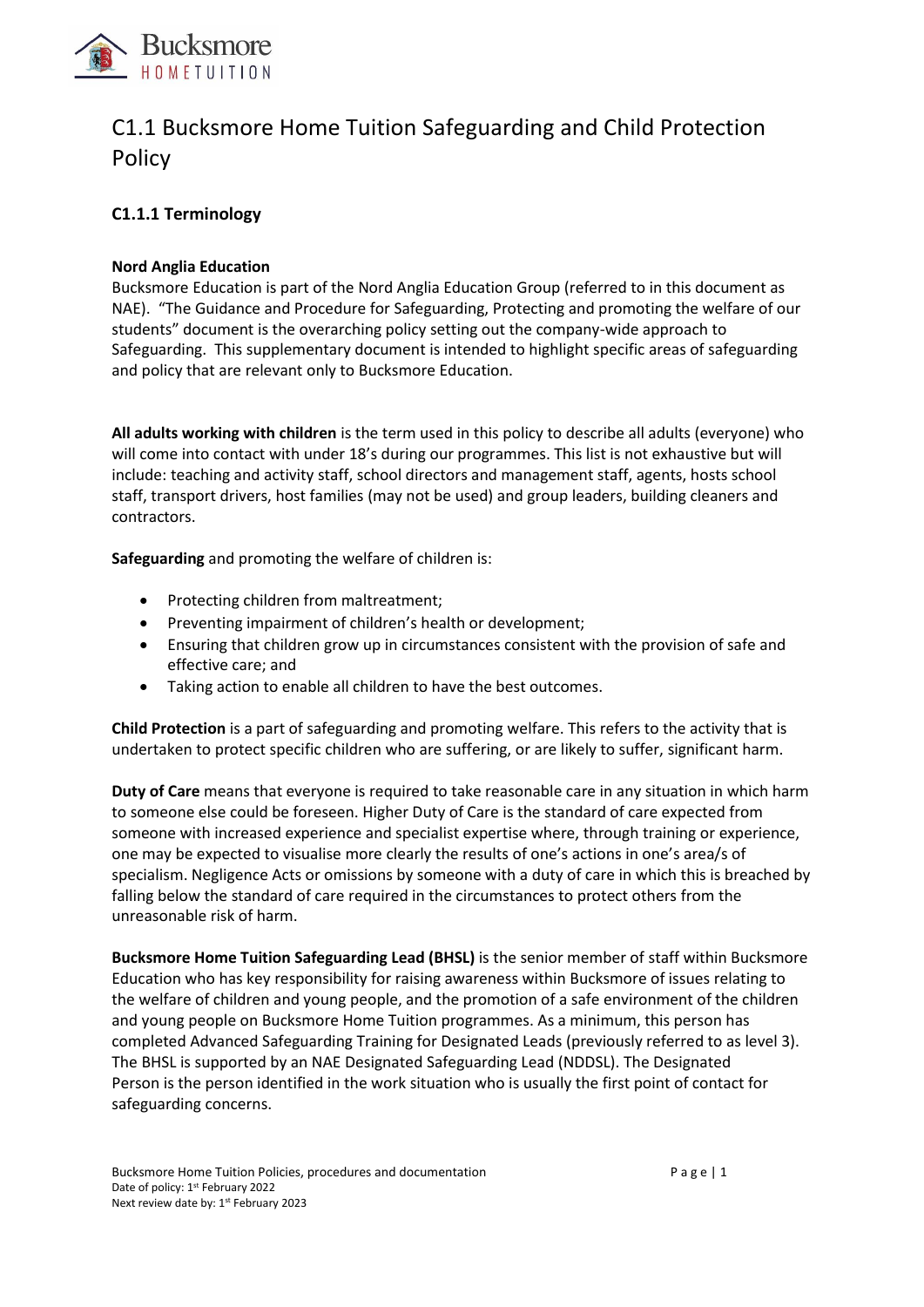

Bucksmore's Safeguarding Lead is – Charlotte Conway – [cconway@bucksmore.com](mailto:cconway@bucksmore.com) The Deputy Safeguarding Lead is - Edwina Laycock - [elaycock@bucksmore.com](mailto:elaycock@bucksmore.com)

Either can be contacted on – 0208 312 8060

# **C1.1.2 Statement**

Buckmore is committed to the definition safeguarding and promoting the welfare of children. This policy is written with regard to the following documents:

- *'Keeping Children Safe in Education'* (July 2015)
- '*Working Together to Safeguard Children'* (March 2015)
- '*What to Do If You're Worried a Child Is Being Abused'* (2006)
- The Children Acts 1989 and 2004
- The Education Act 2002
- Counter Terrorism and Security Act 2015
- The Prevent Strategy (June 2015)

We believe that safeguarding is the individual and collective responsibility of everyone working in any capacity with Bucksmore Education. Our policy recognises that the welfare and interests of children are paramount in all circumstances and is committed to ensuring its safeguarding practices exceed statutory requirements and the requirements of all our various accrediting bodies.

As part of our safeguarding policy we will:

- Promote and prioritise the safety and wellbeing of children and young people;
- Ensure all adults working with children understands their roles and responsibilities in respect of safeguarding and is provided with appropriate learning opportunities to recognise, identify and respond to signs of abuse, neglect and other safeguarding concerns relating to children and young people;
- Ensure children in our care, their parent/carers and overseas agents are aware of our safeguarding leads, this policy and safeguarding procedures as appropriate;
- Ensure appropriate action is taken in the event of incidents/concerns of abuse and support is provided to the individual/s who raise or disclose the concern;
- Ensure that confidential, detailed and accurate records of all safeguarding concerns are maintained and securely stored;
- Prevent the employment/deployment of unsuitable individuals; and
- Ensure robust safeguarding arrangements and procedures are used effectively.
- The policy and procedures will be widely promoted and are mandatory for everyone involved in NAE. Failure to comply with the policy and procedures will be addressed without delay and may ultimately result in dismissal/exclusion from the organisation.

### **C.1.1.3 Entitlement**

Bucksmore acknowledges that some children, including disabled children and young people or those from ethnic minority communities, can be particularly vulnerable to abuse and we accept the responsibility to take all reasonable and appropriate steps to ensure their welfare. The Bucksmore policy aims to ensure that regardless of age, gender, race, ethnicity, religion or beliefs, sexual orientation, socioeconomic background, all children:

Bucksmore Home Tuition Policies, procedures and documentation example a g e | 2 Date of policy: 1<sup>st</sup> February 2022 Next review date by: 1st February 2023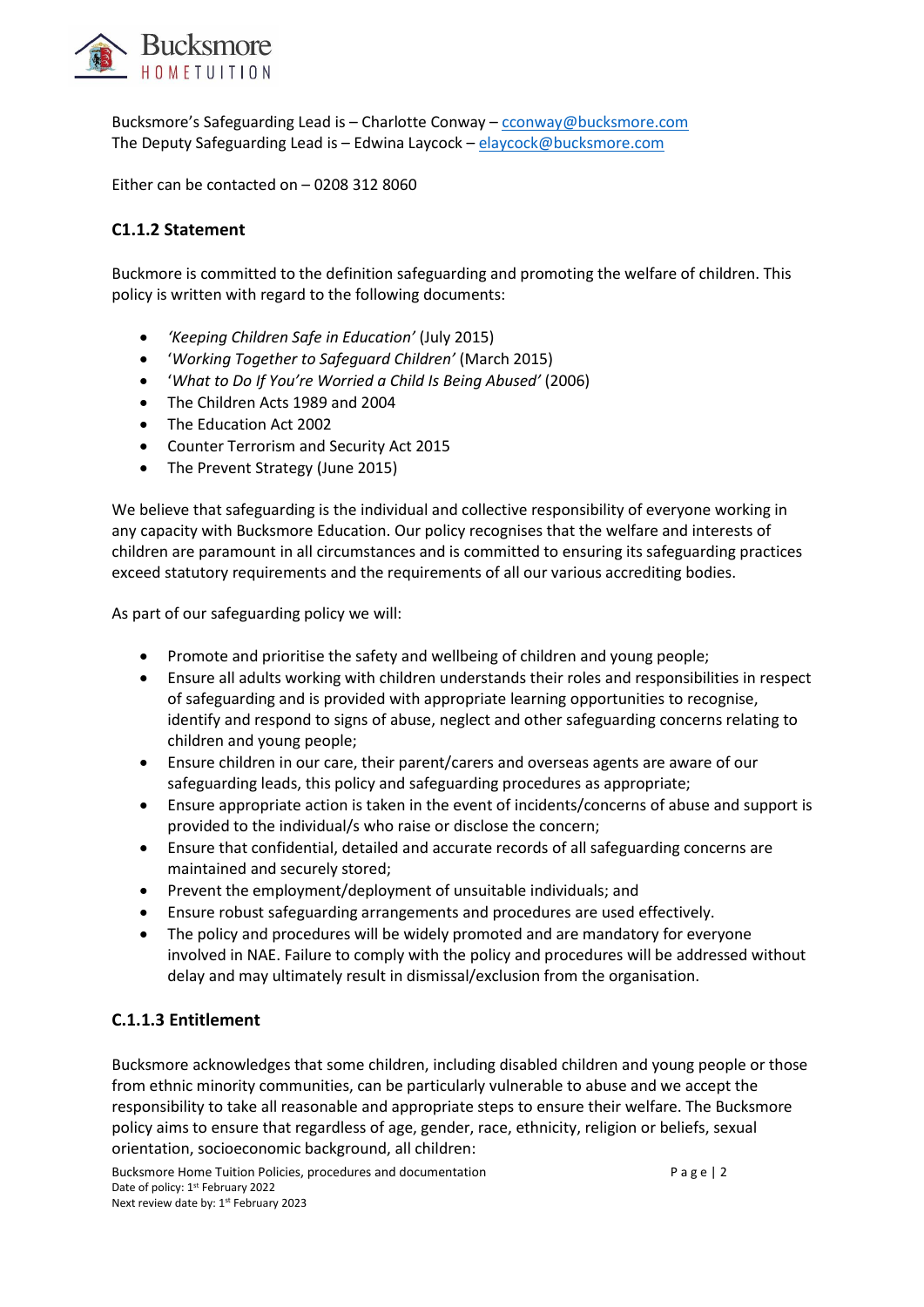

- Have a positive and enjoyable experience on Bucksmore Home Tuition home tuition courses in a safe and child-centred environment; and
- Are protected from abuse whilst participating in our Bucksmore Home Tuition home tuition courses.

### **C.1.1.4 Adult Responsibilities**

All adults present at the Bucksmore Home Tuition teacher's house have a duty to:

- Understand, adopt, adhere to and implement the Safeguarding and Child Protections Policy;
- Respect and promote the rights, wishes and feelings of all students;
- Safeguard and promote the welfare of all students; and
- Conduct themselves in accordance with the Bucksmore Home Tuition Code of Conduct.

### **C.1.1.5 Associated Policies**

There are several policies and documents associated with this Safeguarding and Child Protection Policy. These are listed below and are available to all adults working with children on Bucksmore Home Tuition courses and are accessible on the Bucksmore Home Tuition Moodle portal [\(http://moodle.bucksmore.com\)](http://moodle.bucksmore.com/)

- Home Tuition Teacher Manual
- Student Behaviour Incident Policy
- Risk Assessments
- Policy for dealing with abusive behaviour
- Student Code of Behaviour
- Teacher Code of Conduct
- Bullying Policy
- Tackling Extremism & Radicalisation
- E-Safety Policy
- Disciplinary Procedure

### **C1.1.6 Policy Review**

**When:** The policy will be reviewed at least once per year, or in the event of any relevant legislation or government guidance.

**How:** The BHSL will monitor updates from the Department of Education and inform relevant parties regarding best practice. Feedback is collected from students and teachers and this will be collated, discussed and implemented.

**By Whom**: The BHSL Safeguarding Lead will be responsible for this process.

### **C1.1.7 Roles and responsibilities**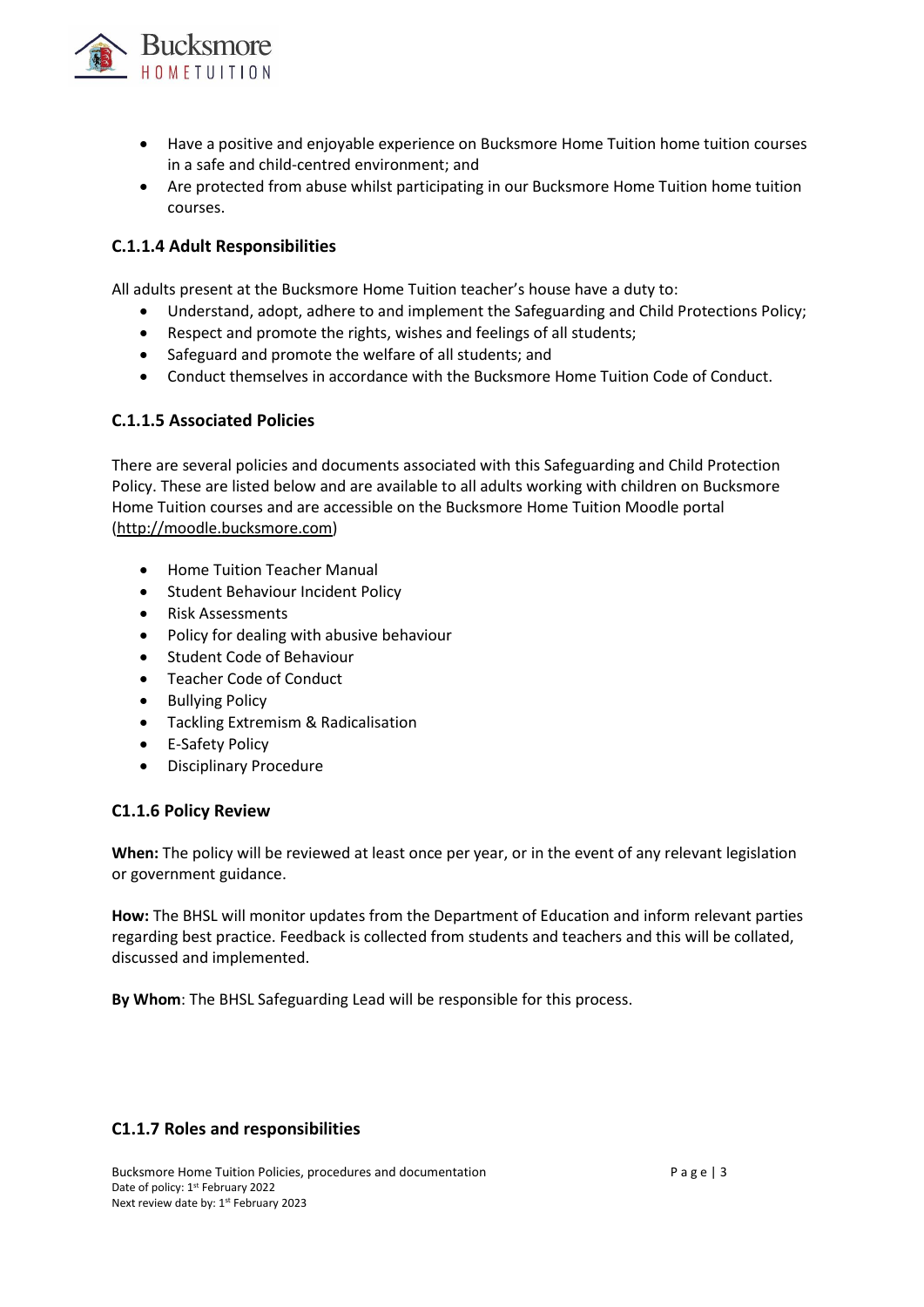

Bucksmore meets its child protection responsibilities by ensuring that all staff are trained in Safeguarding, all senior staff have additional training qualifications and that all staff adhere to the Safeguarding and Child Protection Policy.

The BHSL has completed training to a minimum of Advanced Safeguarding Appropriate training will also be ensured for all roles related to recruitment and selection.

| By Whom                    | <b>To Whom</b>                                        | Where               | When                                                                        |
|----------------------------|-------------------------------------------------------|---------------------|-----------------------------------------------------------------------------|
| <b>BHSL</b>                | Home Teachers, Head<br><b>Office Staff</b>            | Head Office, Online | Ongoing                                                                     |
| <b>Recruitment Manager</b> | <b>Home Tuition</b><br><b>Teachers</b>                | Online              | As part of recruitment<br>process                                           |
| <b>Home Teachers</b>       | Family members and<br>U18s on Home Tuition<br>Courses | Teacher's Home      | When teacher is first<br>onboarded, and with<br>each new student<br>arrival |

Training around policy will be delivered at the following levels:

### **C1.1.8 Under 18's involvement**

As part of 'Best Practice' all students will be made aware of the Child Protection and Safeguarding Policy and will be invited to make their own comments and contribution as appropriate during their induction.

### **C1.1.9 Code of Conduct**

It is important that all adults working with children understand that the nature of their work and the responsibilities related to it, place them in a position of trust. We aim to create a safe teaching culture by ensuring all adults working with children and young people follow a Code of Conduct. The Home Tuition Teacher Code of Conduct endeavours to:-

- assist people working with children and young people to work safely and responsibly and to monitor their own standards and practice;
- set clear expectations of behaviour and codes of practice relevant to the role; and
- support teachers in giving a clear message that unlawful or unsafe behaviour is unacceptable and that, where appropriate, disciplinary or legal action will be taken;

The Key Elements of the Code of Conduct are as follows:

### **C1.1.10 Power and Positions of Trust**

As a result of their knowledge, position and/or the authority invested in their role, all people working with children, young people are in positions of trust.

A relationship between a person and a child or young person cannot be a relationship between equals.

There is potential for exploitation and harm of vulnerable young people and adults. Where a person aged 18 or over is in a specified position of trust with a child under 18, it is a criminal offence for that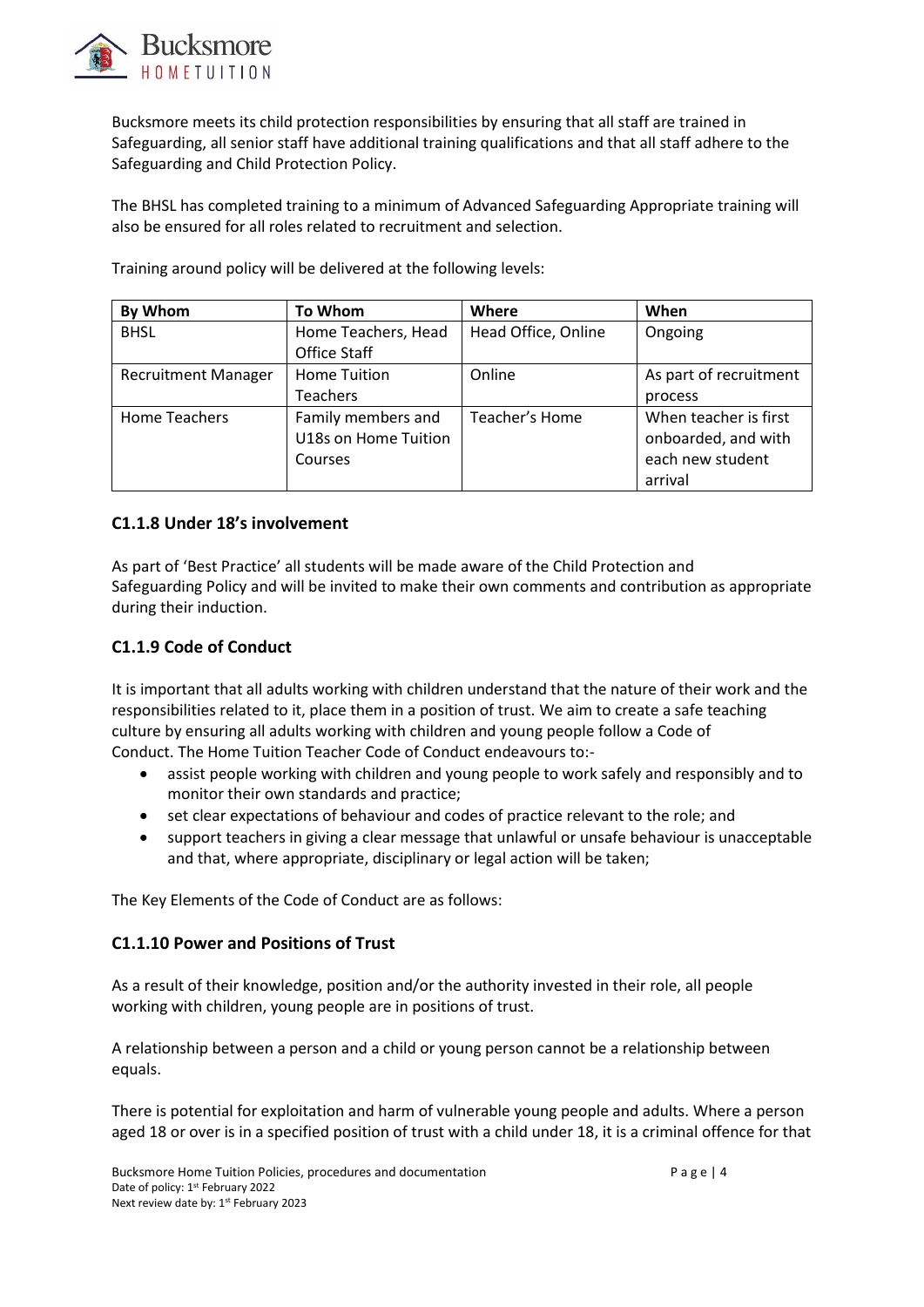

person to engage in sexual activity with or in the presence of that child, or to cause or incite that child to engage in or watch sexual activity. This means that staff should not:

- use their position to gain access to information for their own or others' advantage;
- use their position to intimidate, bully, humiliate, threaten, coerce or undermine children and young people; or
- use their status and standing to form or promote relationships which are of a sexual nature, or which may become so.

### **C.1.1.11 Propriety and Behaviour**

There may be times, for example, when a person's behaviour or actions in their personal life come under scrutiny from the work environment, the local communities or public authorities. This could be because their behaviour is considered to compromise their position in school or indicate an unsuitability to work with children, young people. Misuse of drugs, alcohol or acts of violence would be examples of such behaviour.

People in contact with children and young people should therefore understand and be aware, that safe practice also involves using judgement and integrity about behaviours in places other than the work setting.

This means that staff and home teachers should not behave in an aggressive, violent or forceful manner which would lend any reasonable person to question your suitability to work with children and young people or act as a role model.

### **C1.1.12 Infatuations**

Occasionally, a child/young person may develop an infatuation with a home teacher or member of their family. Home teahers should deal with these situations sensitively and appropriately to maintain the dignity and safety of all concerned. They should remain aware, however, that such infatuations carry a high risk of words or actions being misinterpreted and should therefore make every effort to ensure that their own behaviour is above reproach. In this situation a staff member who becomes aware that a child or young person is developing an infatuation should discuss this at the earliest opportunity with a senior member of staff so appropriate action can be taken to avoid any hurt, distress or embarrassment.

### **C1.1.13 Sexual Contact**

Home teachers and members of their family should clearly understand the need to maintain appropriate boundaries in their contacts with children and young people. Intimate or sexual relationships between children/young people and the people who work with them will be regarded as a grave breach of trust. Allowing or encouraging a relationship to develop in a way which might lead to a sexual relationship is also unacceptable.

Any sexual activity between an adult and the child or young person with whom they work will be regarded as criminal offence and reported accordingly. Additionally, this will always be a matter for disciplinary action.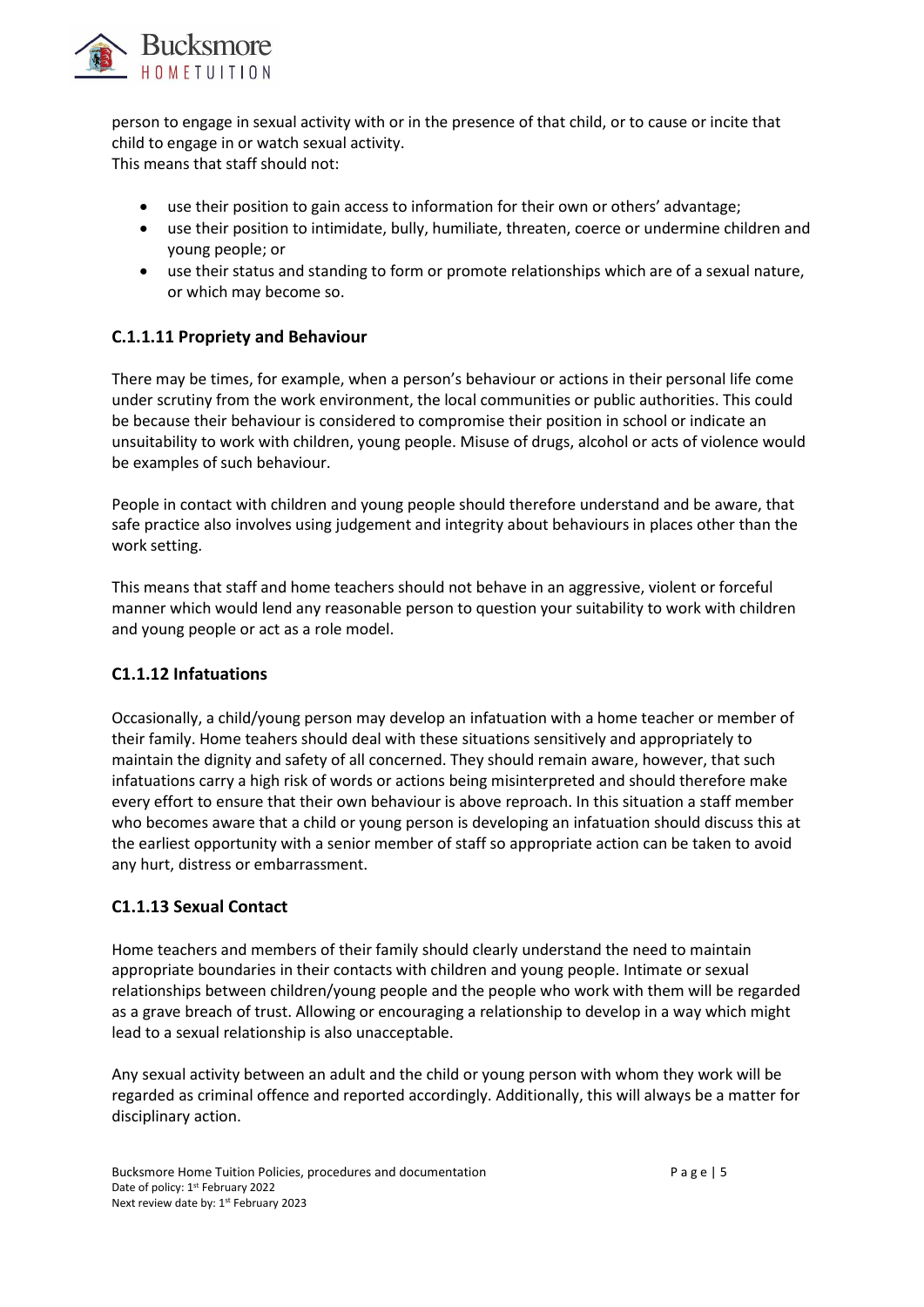

Children and young people are protected by specific legal provisions regardless of whether the child or young person consents or not. The sexual activity referred to does not just involve physical contact including penetrative and non-penetrative acts. It may also include non-contact activities, such as causing children to engage in or watch sexual activity or the production of pornographic material.

There are occasions when a person may embark on a course of behaviour known as 'grooming' where the sole purpose is to gain the trust of a child or adult at risk, and manipulate that relationship so sexual abuse can take place. Adults should be aware that consistently conferring inappropriate special attention and favour upon a child might be construed as being part of a 'grooming' process and as such will give rise to concerns about their behaviour.

This means that staff or home teachers should not:

- Have sexual relations with young people;
- Have any communication which could be interpreted as sexually suggestive or provocative either verbal, letter, notes, email, text, calls or contact;
- Talk about your own sexual relationships; or
- Make sexual remarks about the young person.
- Relationships should be professional, healthy and respectful at all times. Your language, demeanour attitudes and conduct all require careful thought when dealing with children and young people.

### **C1.1.14 Dress and Appearance**

Home Tuition teachers should dress in ways which are appropriate to their role and this may People who work with children and young people should ensure they take care to ensure they are dressed appropriately for the tasks and the work they undertake.

Those who dress in a manner which could be considered as inappropriate could render themselves vulnerable to criticism or allegations.

As students are living with the teacher and their family teachers should dress as they usually would but specific thought should be given to avoid wearing clothes that may:

- Be viewed as offensive, revealing or sexually provocative;
- Distract, cause embarrassment or give rise to misunderstanding;
- Display any political or otherwise contentious slogan; or
- May be considered discriminatory or is culturally sensitive.

### **C1.1.15 Behaviour Management**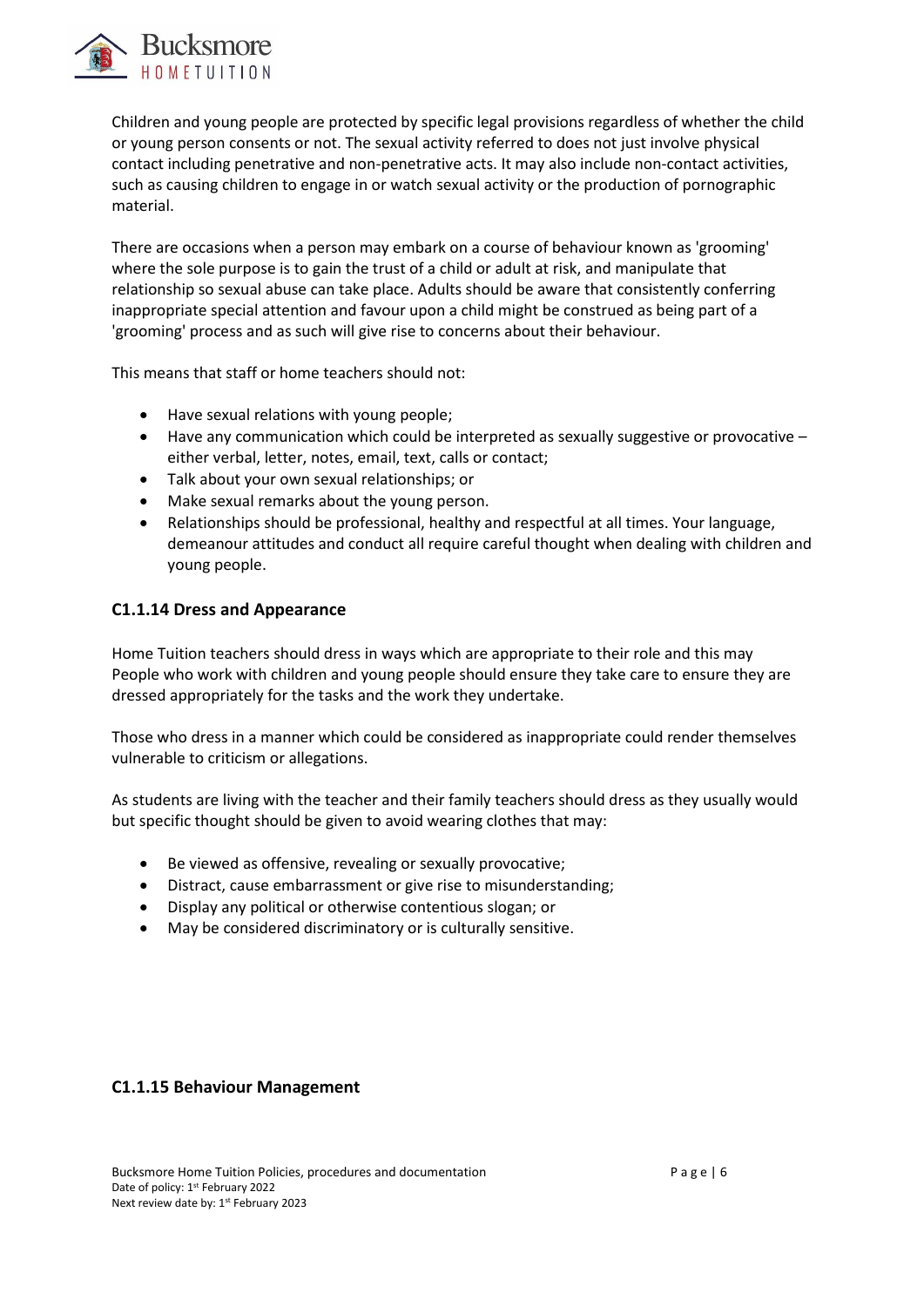

- All children and young people have a right to be treated with respect and dignity even in those circumstances where they display difficult or challenging behaviour;
- Home Tuition teachers should not use any form of degrading treatment to punish a child or adult at risk.
- The use of sarcasm, demeaning or insensitive comments towards children and young people is not acceptable in any situation. Any sanctions or rewards used should be part of a behaviour management policy which is widely publicised and regularly reviewed;
- The use of corporal punishment for children and young people is not acceptable; and
- Where a child may display difficult or challenging behaviour, a person must follow the behaviour policy outlined by their place of work, and use strategies appropriate to the circumstance and situation. The use of physical intervention can only be justified in exceptional circumstances and must be used as a last resort when other behaviour management strategies have failed.

# **C1.1.16 Physical Contact**

There are occasions when it is entirely appropriate and proper for teachers to have physical contact with children, but it is crucial that they only do so in ways appropriate to their professional role. The general culture of 'limited touch' should be adapted and home teachers should use their professional judgement at all times.

- Physical contact should take place only when it is necessary in relation to a particular situation.
- Some of these situations are:
- During certain activities such as drama, sports and outdoor activities;
- When a child is in distress;
- Personal Care;
- For restraint and physical intervention; and
- Medical and First Aid.

This means that home teachers should not:

- Use physical force as a means of punishment and discipline. The use of unwarranted physical force is likely to constitute a criminal offence;
- Never touch a child in a way which may be considered indecent; or
- Indulge in 'horse-play'

### **C1.1.17 Communication with children and young people**

Communication between children and young people by whatever method, should take place within clear and explicit professional boundaries. This includes the wider use of technology such as mobile phones text messaging, e-mails, digital cameras, videos, web-cams, websites and blogs. As a home tuition teacher teachers will have students personal mobile numbers to ensure students can be contacted on arrival and throughout the course. Teachers should ensure that all communication is transparent and open to scrutiny.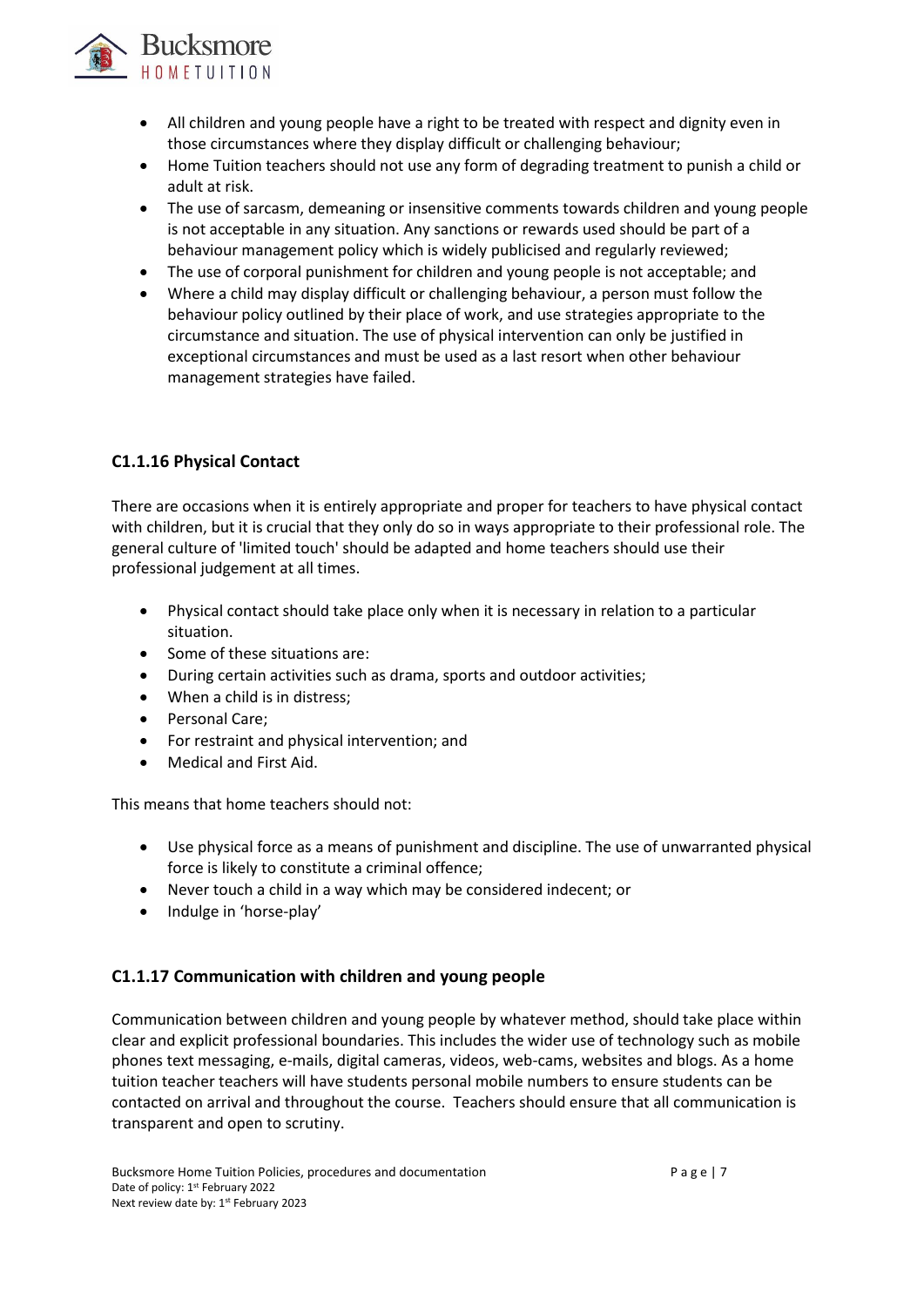

Home Tuition Staff Should:

- Only communicate with students through their mobile for the duration of the course and only in suitable situations.
- Suitable situations could include; helping to locate each other at the airport and/or excursions. Communicating with the student on any free time they may have.
- Delete the student's phone number at the end of the course.
- Not add students to any personal social media accounts.

# **C1.2 Child protection guidance**

### **C1.2.1 How to respond to concerns**

If you have concerns about a young person's safety or well-being, discuss your concerns with the Bucksmore Head Office Team. If you still have concerns you should contact the BHSL (their name and contact details will be provided to you at the time of induction) who will have the appropriate training and expertise to support you. You should act swiftly. There should not be any time delay. If you cannot contact this person and you believe that a child may be in *imminent danger of abuse* you must contact the Police immediately.

### **C1.2.2 How to respond to a child disclosure**

A concern may come to light as a response of something a child says to you. Often, this disclosure can be made during casual conversation. If a child makes a disclosure to you:

- Listen to the information and accept what you hear without passing judgement or dismissing what you hear. Do not dismiss or trivialise what the student has told you. Stay calm. Be aware of your own reactions. Do not transmit shock, anger or embarrassment;
- Never enter into a pact of secrecy with the child. Assure them you will try and help but this may involve telling a more senior trained member of staff. Do not promise confidentiality but that the information will be treated with great care but reiterate you may need to share the information with a trained safeguarding person;
- Reassure and praise the child. Tell them you believe them and it is not their fault. Children rarely lie about abuse but they may have tried to tell others and not been heard or believed;
- Encourage the child to talk without leading questions. Do not put words into the child's mouth or make judgemental statements about any person. Keep your own responses short and simple and do not offer new information. Do not interrogate the child.
- Be aware the child may retract what they have told you, but it is essential to report what you have heard;
- As soon as possible afterwards (if possible during the conversation) make a detailed record of the conversation, including questions you asked. Do not add your opinion;
- Immediately after the meeting you should contact the BHSL and report the outcome of the meeting and produce the written record of the conversation;
- Take into account the child's age, their level of understanding, their culture and level of language;
- Confidentiality: you must never discuss issues with colleagues, family or friends. The information you have received must remain between yourself and the Designated Lead;
- Any information divulged must be on a need to know basis; and

Bucksmore Home Tuition Policies, procedures and documentation example and  $P$  a g e | 8 Date of policy: 1<sup>st</sup> February 2022 Next review date by: 1st February 2023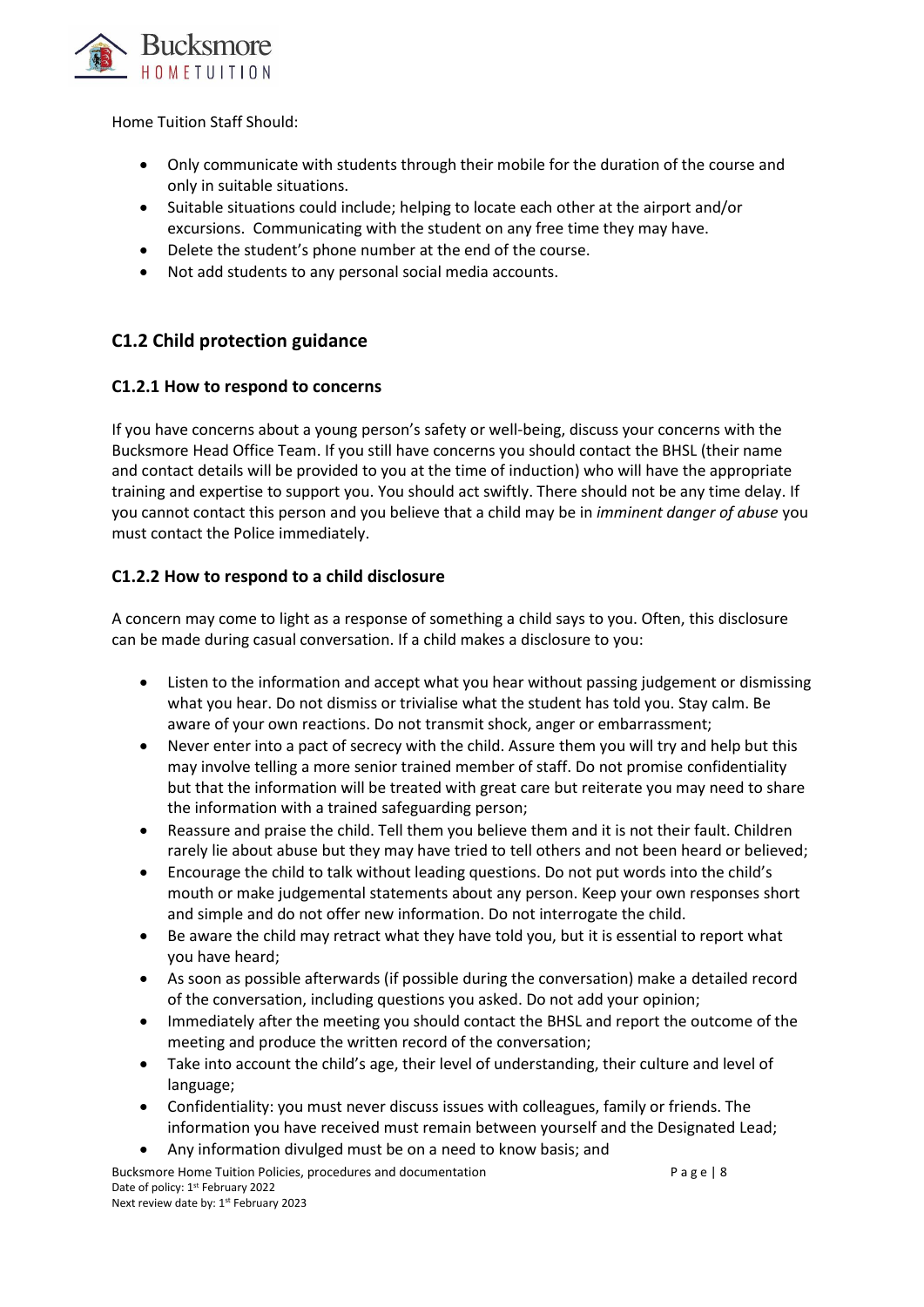

• Parents/Carers of the child will always be informed of allegations of abuse made by a child *unless this puts the child or the subsequent investigation at risk (*e.g. if they are the subject of the allegation*).*

# **C1.2.3 Recording Information and Record Keeping**

Why?

- Clarifies the nature and extent of concerns
- Provides a clear record of development of concerns
- Identifies patterns of behaviour
- Assists any subsequent referrals
- Ensures consistency

#### What?

- Signs and Indicators
- Disclosures
- Relevant contact with parents and or other agencies

#### How?

- Factually day, date, time place
- Give background information
- Record child's word verbatim
- Keep any initial notes
- Record action taken and the reasons

All records produced during any welfare discussions or disclosures will be transferred to OIEG in Greenwich where they are held for three years. There are copies of all documents or information which may have been sent to any authority or agency.

### **C1.2.4 Recognising symptoms of abuse**

Although a child may make a disclosure of abuse to you, it is entirely possible that you will become concerned about the welfare of a child because of their behaviour or because you notice physical symptoms of abuse.

The four areas of abuse are outlined briefly in the table below:

There are no absolute criteria on which to rely when judging what constitutes as significant harm. Consideration of the severity of ill-treatment may include the degree and extent the duration and frequency of all the four abuses.

### **C1.2.5 What is abuse and neglect?**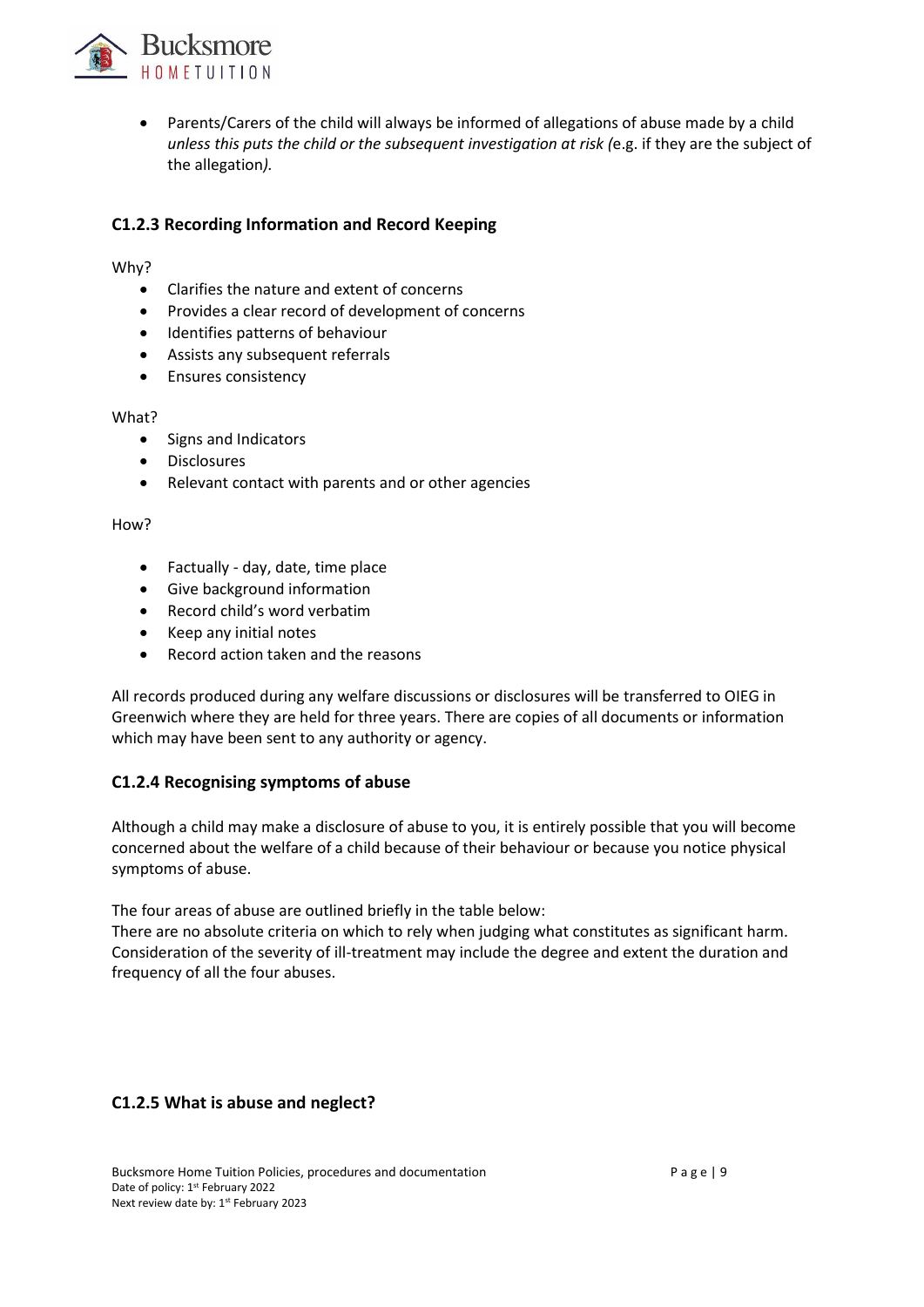

These are forms of maltreatment – a person may abuse or neglect a child by inflicting harm, or failing to act to prevent harm. Children and young people may be abused by a family member or in an institution or residential or community setting; by those known to them or, more rarely, by a stranger.

| Type of abuse | Definition                                                                                                                                                                                                                                                                                                                                                                                                                                                     | Indicators                                                                                                                                                                                                                             |
|---------------|----------------------------------------------------------------------------------------------------------------------------------------------------------------------------------------------------------------------------------------------------------------------------------------------------------------------------------------------------------------------------------------------------------------------------------------------------------------|----------------------------------------------------------------------------------------------------------------------------------------------------------------------------------------------------------------------------------------|
| Physical      | Physical May involve hitting,                                                                                                                                                                                                                                                                                                                                                                                                                                  | There can be a lot of overlap                                                                                                                                                                                                          |
|               | shaking, throwing, squeezing                                                                                                                                                                                                                                                                                                                                                                                                                                   | between the signs and                                                                                                                                                                                                                  |
|               | burning or scalding, poisoning<br>biting, drowning, suffocating                                                                                                                                                                                                                                                                                                                                                                                                | symptoms of one type of<br>abuse and another.                                                                                                                                                                                          |
|               | or otherwise causing physical                                                                                                                                                                                                                                                                                                                                                                                                                                  |                                                                                                                                                                                                                                        |
| Emotional     | harm to a child.<br>The persistent emotional<br>maltreatment of a child such                                                                                                                                                                                                                                                                                                                                                                                   | Indicators of abuse could be:<br>Unexplained cuts,<br>bruises,<br>marks, abrasions,                                                                                                                                                    |
|               | as to cause severe and<br>persistent adverse effects on<br>the emotional development of<br>the child. It may involve<br>conveying to children they are<br>worthless, inadequate,<br>unloved and threatening<br>severe punishment, preventing<br>the child from taking part in<br>normal activities and/or<br>abandonment. Also verbal<br>abuse, taunting and shouting.<br>It may take the form of text or<br>cyberbullying.                                    | burns<br>Unwell<br><b>Distress</b><br>Self-harm or attempts<br>at suicide<br>Withdrawn<br>Isolated<br>Aggressive<br>$\bullet$<br>Overtly sexual<br>behaviour<br>Unwashed<br>Bed-wetting<br>$\bullet$<br>Clothes unchanged<br>$\bullet$ |
| Sexual        | Sexual Young people are<br>abused by adults, those in a<br>position of trust, adolescents<br>or other young people who<br>use them to meet their own<br>sexual needs. This involves<br>sexual intercourse, attempted<br>sexual intercourse, fondling,<br>and any penetrative act,<br>masturbation and/or exposure<br>to pornographic material.<br>'Grooming' a child in<br>preparation for abuse,<br>including via the internet, is a<br>form of sexual abuse. | Not taking part in<br>$\bullet$<br>activities<br>Not eating                                                                                                                                                                            |
| Neglect       | Persistent failure to meet a<br>child's basic physical and/or<br>psychological needs. This can<br>include not providing<br>appropriate food, clothes,                                                                                                                                                                                                                                                                                                          |                                                                                                                                                                                                                                        |

Bucksmore Home Tuition Policies, procedures and documentation **Page | 10** P a g e | 10 Date of policy: 1<sup>st</sup> February 2022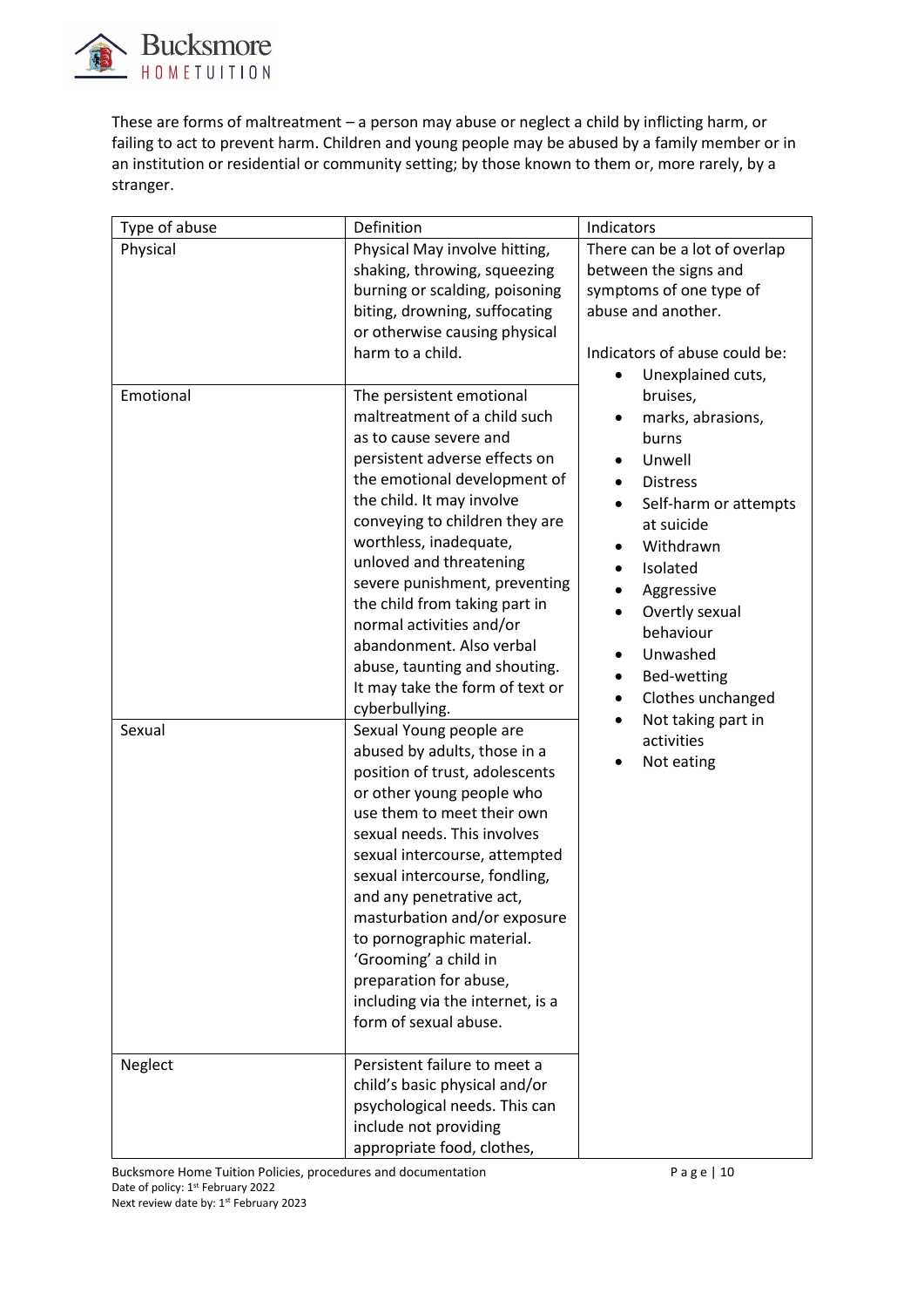

| warmth and medical care or   |  |
|------------------------------|--|
| leaving a child unsupervised |  |
| and failing to protect them  |  |
| from physical or emotional   |  |
| harm.                        |  |

### **C1.2.6 Handling allegations of abuse against a Home Teacher or member of their family**

If an allegation is made against a home teacher or member of their family, the quick resolution of that allegation is our priority to the benefit of all concerned. At any stage of consideration or investigation, all unnecessary delays should be avoided.

Any allegation of abuse by a teacher/member of their family should be reported to the BHSL (or their named Deputy) straight away.

- Record your concerns and report them to the BHSL
- The BHSL will take measures to ensure that particular person is not left in sole charge of any child
- The BHSL will contact the Local Authority Designated Officer (LADO) to ask for advice and how to proceed and to give details of the concern
- Bucksmore Home Tuition will then follow the LADO's advice on how to deal with allegations
- Although support will be offered to the member of staff, home teacher, home teacher family member, student or supplier involved, Bucksmore Home Tuition will ensure that the agencies concerned are given all assistance in conducting investigations

### **C1.2.7 Additional Guidance for all home teachers:**

Remember to protect yourself from false allegations of abuse. We always aim to be friendly with students but that can mean that professional and private boundaries can get blurred. Be particularly careful about sharing jokes, use of inappropriate language use and physical contact. Students that are found to have made malicious allegations are likely to have breached behaviour policies. Bucksmore will therefore consider whether to apply an appropriate sanction, which could include permanent exclusion (as well as referral to the police if there are grounds for believing a criminal offence may have been committed).

### **C1.2.8 Handling allegations of abuse made against other students**

'Abuse is not just an adult phenomenon' and it is not something that is necessarily committed only by an adult. Children can pose a threat to other children, either physical or sexual; and abuse may be committed. Where we have reason to suspect that a child may be suffering, or is likely to suffer, significant harm as a result of the actions of another child (or children), the response will be considered in the light of all the relevant facts and circumstances.

The Bucksmore Head Office Team, including the BHSL, will discuss the circumstances and relevant senior pastoral colleagues will be involved as appropriate. Additionally, the advice of the LADO will be sought at a very early stage. Any disclosure, allegation or concern will be referred in the usual way to the LADO.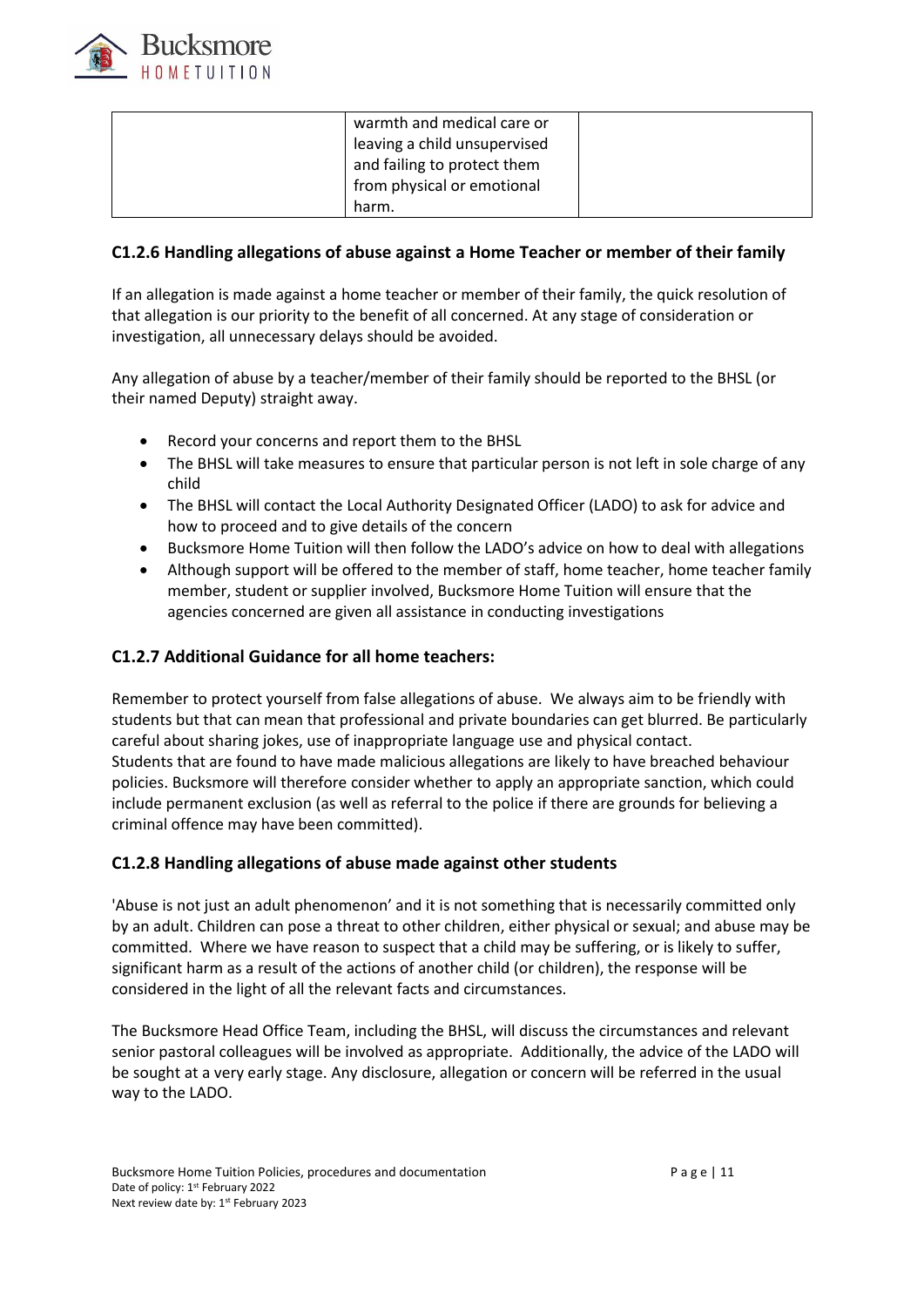

In the event of any disclosure about student on student abuse, all the children involved, whether alleged perpetrator or victim, must be treated as being 'at risk' and this needs to inform Bucksmore's handling of the situation.

# **C1.2.9 Procedures for handling a student disclosure**

Bucksmore Home Tuition is committed to ensuring that it meets its responsibilities in respect of child protection by treating any allegation seriously and sensitively.

#### **Receive**

- Carefully listen to what the student is saying and remain calm.
- Accept what is said. The child making the disclosure may be known to you as someone who does not always tell the truth. However do not let your past knowledge of this person allow you to pre-judge or invalidate their allegation.
- Do not attempt to investigate the allegation. Your duty will be to listen to what is being said and to pass that information on.

#### **Reassure**

- Reassure the student that they have done the right thing by telling you.
- Do not promise confidentiality. You will be under a duty to pass the information on and the student needs to know this.
- Reassure the student that the people who will be informed will be sensitive to their needs and will be looking to help protect them. Inform them that it is not in their interests to keep the disclosure confidential and it will have to be passed on to the appropriate agencies.

#### **React**

- You can ask questions and may need to in certain instances. However this is not an opportunity to interrogate the student and go into the territory of in depth and prolonged questioning. You only need to know the salient points of the allegation that the student is making. Any questions must be open and not leading.
- Do not criticise the perpetrator as the student may still have a positive emotional attachment to this person.
- Do not ask the student to repeat their allegation to another member of the family or Bucksmore staff. If they are asked to repeat it they may feel that they are not being believed and / or their recollection of what happened may change.

#### **Record**

- Take notes as soon as it is practical to do so. Record the actual words spoken by the child  $$ do not re-translate them into the way that adults speak or try to make sense of the structure of what was said). Do not be offended by any offensive language or words used to describe the abuse).
- Time and date your notes and do not destroy them in case they are required by a court.
- If you are able to do so then draw a diagram to indicate the position of any bruising but do not ask the child to remove any clothing for this purpose.
- Record statements and observable things, rather than your interpretations' or assumptions.

#### **Final step**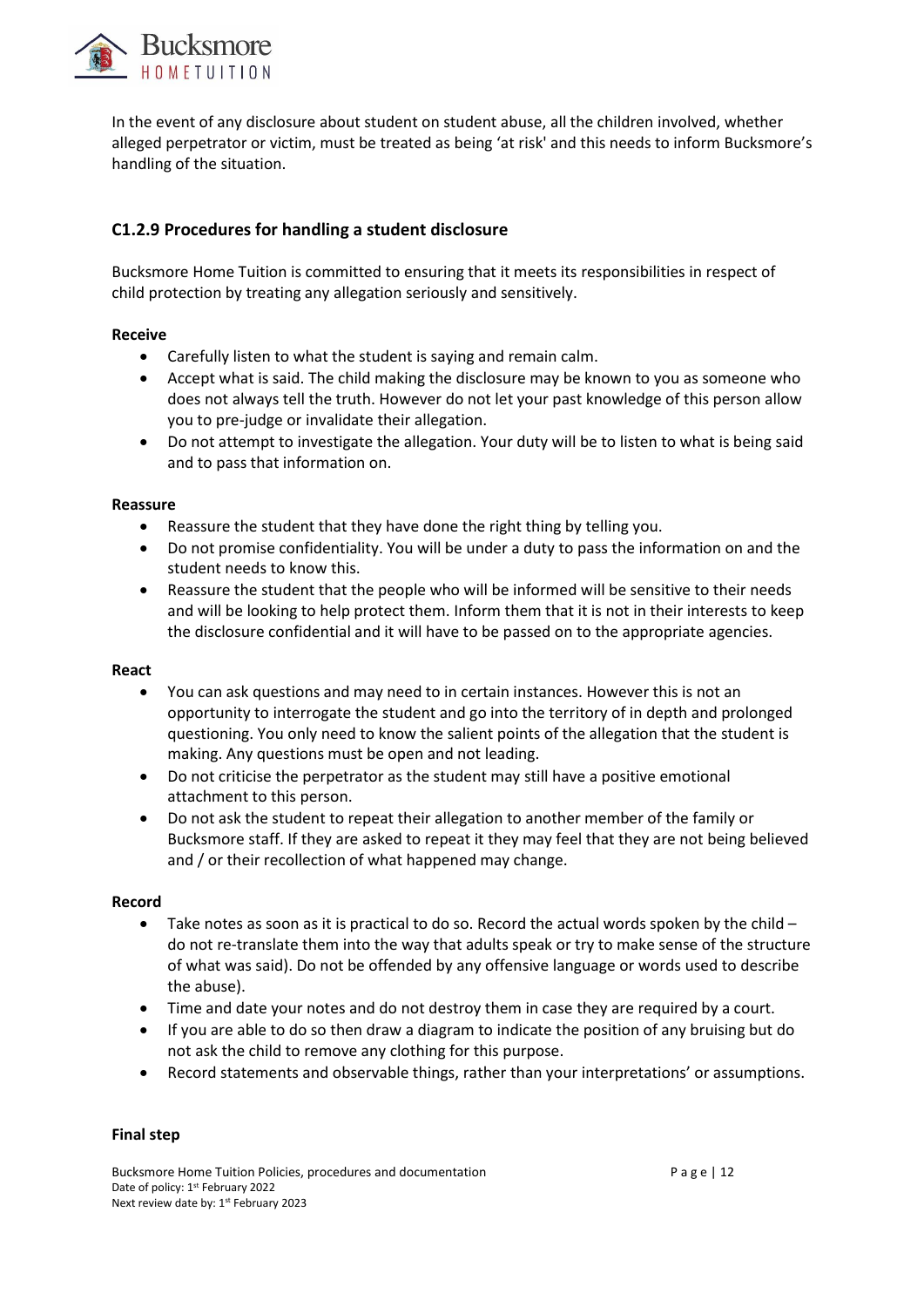

- Once you have followed the above guidelines, pass the information on immediately to the BHSL or the Deputy Bucksmore Home Tuition Safeguarding Officer, who will report this information to an appropriate agency (the Local Authority Designated Officer - LADO).
- The person to whom the disclosure was made should ensure that the child who has disclosed the information is informed about what will happen next, so they can be reassured about what to expect.
- You can report your concerns directly to the local LADO if you are not satisfied with the response from Bucksmore Home Tuition or Nord Anglia Education. The contact information can be found on your Local Council website.

# **C1.2.11 Help for members of staff, home teachers, home teacher family members, students or suppliers**

Bucksmore Home Tuition is committed to fully support all members of staff, home teachers, home teacher family members, students or suppliers with our policies and procedures. The BHSL can be contacted or if preferred the following agencies;

- National Association for the Prevention of Cruelty to Children telephone: 0800 800 500 or;
- Childline telephone: 0800 1111

### **C1.2.12 Obligation to report**

Bucksmore Home Tuition must report all details to the Disclosure and Barring Service (DBS) when a Home Tuition teacher has resigned or they have been dismissed because they have harmed or may harm children or vulnerable adults. The must be referred to the DBS as soon as it becomes known.

### **C1.2.13 Child Protection, Safeguarding and Prevent monitoring and implementation**

Bucksmore Home Tuition will have a designated member of staff with the responsibility for child protection, safeguarding and prevent issues.

The designated member of staff will receive reports from members of staff, home teachers, home teacher family members, students or suppliers where there are concerns about child protection, safeguarding or prevent issues. These reports will be securely stored by the designated member of staff for 5 years. Only the designated member of staff and the Managing Director will have access to these records.

### **C1.2.14 Contact procedure**

You should call the Bucksmore Home Tuition Safeguarding Lead / Child Protection Officer first to report an issue. If you think a child is in immediate danger contact the police by calling 999.

# **C1.3 Other safeguarding issues**

Bucksmore Home Tuition Policies, procedures and documentation **Page | 13** Page | 13 Date of policy: 1<sup>st</sup> February 2022 Next review date by: 1st February 2023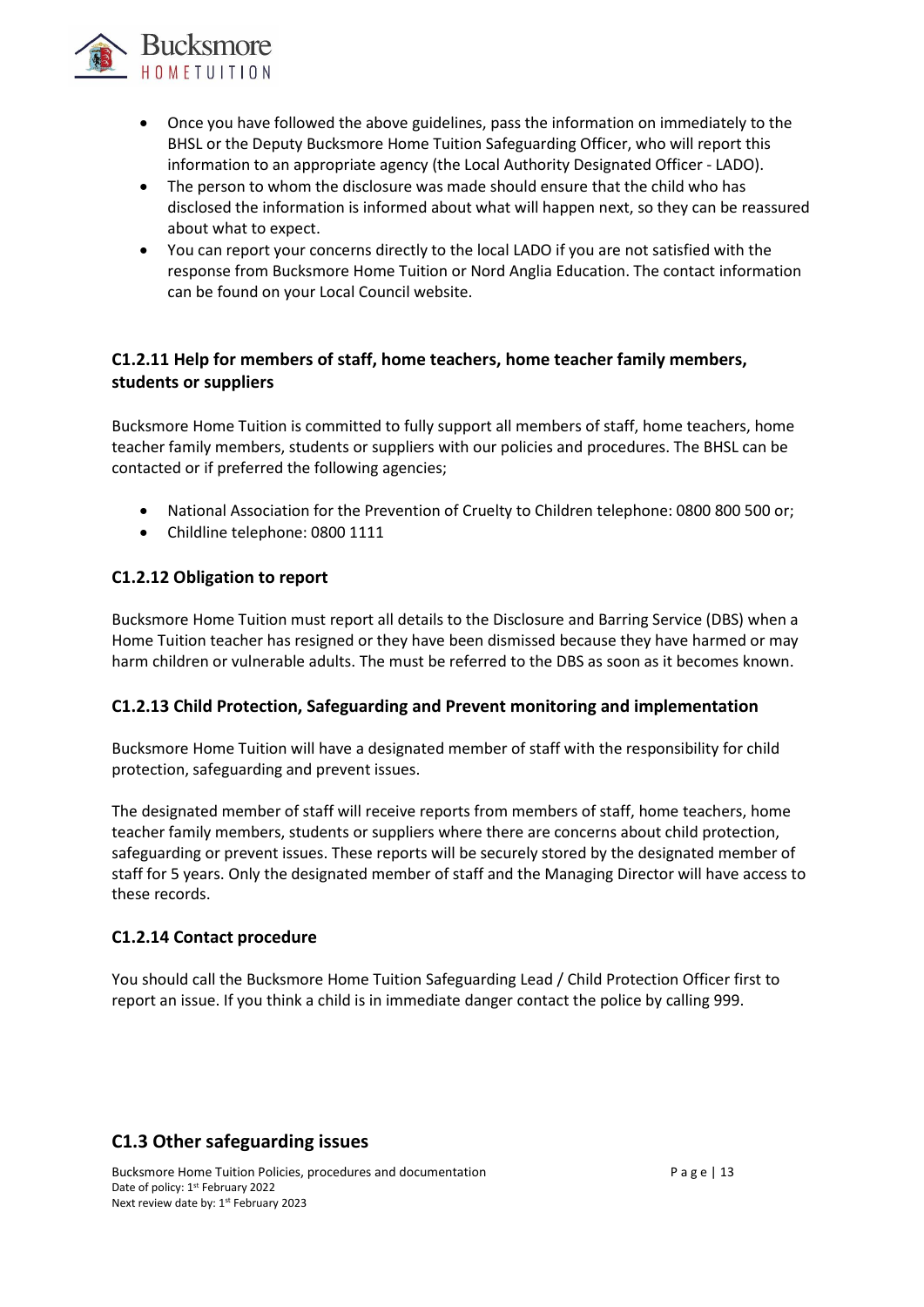

Safeguarding covers a range of issues. We should do everything possible to ensure that the students feel safe at all times.

### **C1.3.1 Bullying**

Most Home Tuition courses are one-to-one in nature and peer-to-peer bullying is likely to be rare. However, there may still be instances of bullying that may arise if a teacher is hosting 2 or more students, has children of their own in the home, or if the student also attends a residential centre. If you do become aware of a case of bullying, inform the BHSL or their Deputy.

Ideally we will use 'Restorative Justice' as a way of dealing with bullying rather than traditional disciplinary methods available. Restorative Justice dispenses with the notion of victims and perpetrators and focuses on solutions to the problem based on mutual understanding and shared perceptions.

### **C1.3.2 Female genital mutilation (FGM)**

Female genital mutilation includes procedures that intentionally alter or injure the female genital organs for non-medical reasons. It is a surprisingly common form of abuse in the UK – over 1700 victims were referred to specialist clinics in the UK during the last 2 years. Many more cases are believed to go unreported.

Nord Anglia Education takes these concerns seriously and Home Tuition teachers will be made aware of the possible signs and indicators that may alert them to the possibility of FGM.

- A girl or woman who's had FGM may:
- Have difficulty walking, sitting or standing
- Spend longer than normal in the bathroom or toilet
- Have unusual behaviour after an absence from school or college
- Be particularly reluctant to undergo normal medical examinations
- Ask for help, but may not be explicit about the problem due to embarrassment or fear

Any indication that FGM is a risk, is imminent, or has already taken place should be reported to the BHSL or their Deputy.

### **C1.3.3 Child sexual exploitation**

(CSE) involves exploitative situations, contexts and relationships where young people receive something (for example food, accommodation, drugs, alcohol, gifts, money or in some cases simply affection) as a result of engaging in sexual activities. Sexual exploitation can take many forms ranging from the seemingly 'consensual' relationship where sex is exchanged for affection or gifts, to serious organised crime by gangs and groups. What marks out exploitation is an imbalance of power in the relationship. The perpetrator always holds some kind of power over the victim which increases as the exploitative relationship develops. Sexual exploitation involves varying degrees of coercion, intimidation or enticement, including unwanted pressure from peers to have sex, sexual bullying including cyberbullying and grooming. However, it also important to recognise that some young people who are being sexually exploited do not exhibit any external signs of this abuse.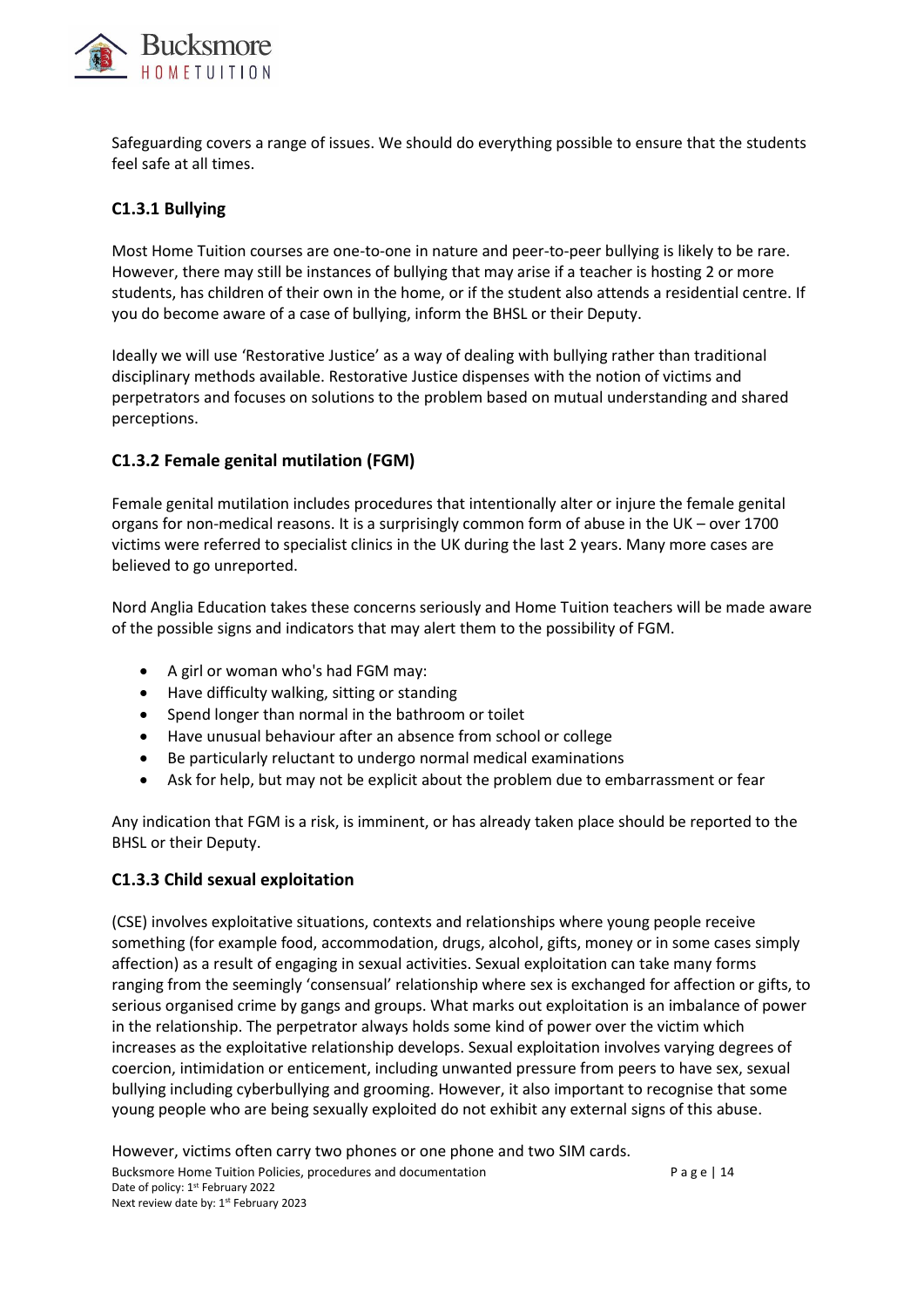

If you suspect a child is at risk of CSE or that this has already taken place this should be reported to the BHSL or their Deputy.

### **C1.3.4 E-Safety**

New technologies have become integral to the lives of children and young people and adults in today's society, both within schools and in their lives outside school.

The use of these exciting and innovative tools in school and at home has been shown to raise educational standards and promote pupil / student achievement. However, the use of these new technologies can put young people at risk.

Please refer to the E-Safety policy for further information.

### **C1.3.5 Extremism & Radicalisation**

The Counter-Terrorism and Security Act places a duty on services providers to have due regard to the need to prevent people from being drawn into terrorism ("the Prevent duty").

Radicalisation is a form of abuse and is responded to from within our Safeguarding procedures.

We promote values of:

- Democracy;
- The rule of law;
- Individual liberty;
- Mutual respect and tolerance of different faiths and beliefs.

#### **C1.3.6 Accommodation**

- All host accommodation for young people and vulnerable adults will be checked to ensure that all host families, landlords, landladies and all other residents staying in the home are suitable to house our students. In addition, we conduct a DBS check on all tutors who work with juniors, including a check on other family members living in the home.
- Bucksmore Home Tuition will ensure that appropriate procedures and monitoring are in place for all host accommodation.
- Bucksmore Home Tuition will provide guidelines to tutors outlining the requirements for hosting juniors. These include guidelines on safety, illness, free time and using the internet. Please see the Home Tuition Teacher's Manual for further information.

# **C1.4 Welfare rules for young learners**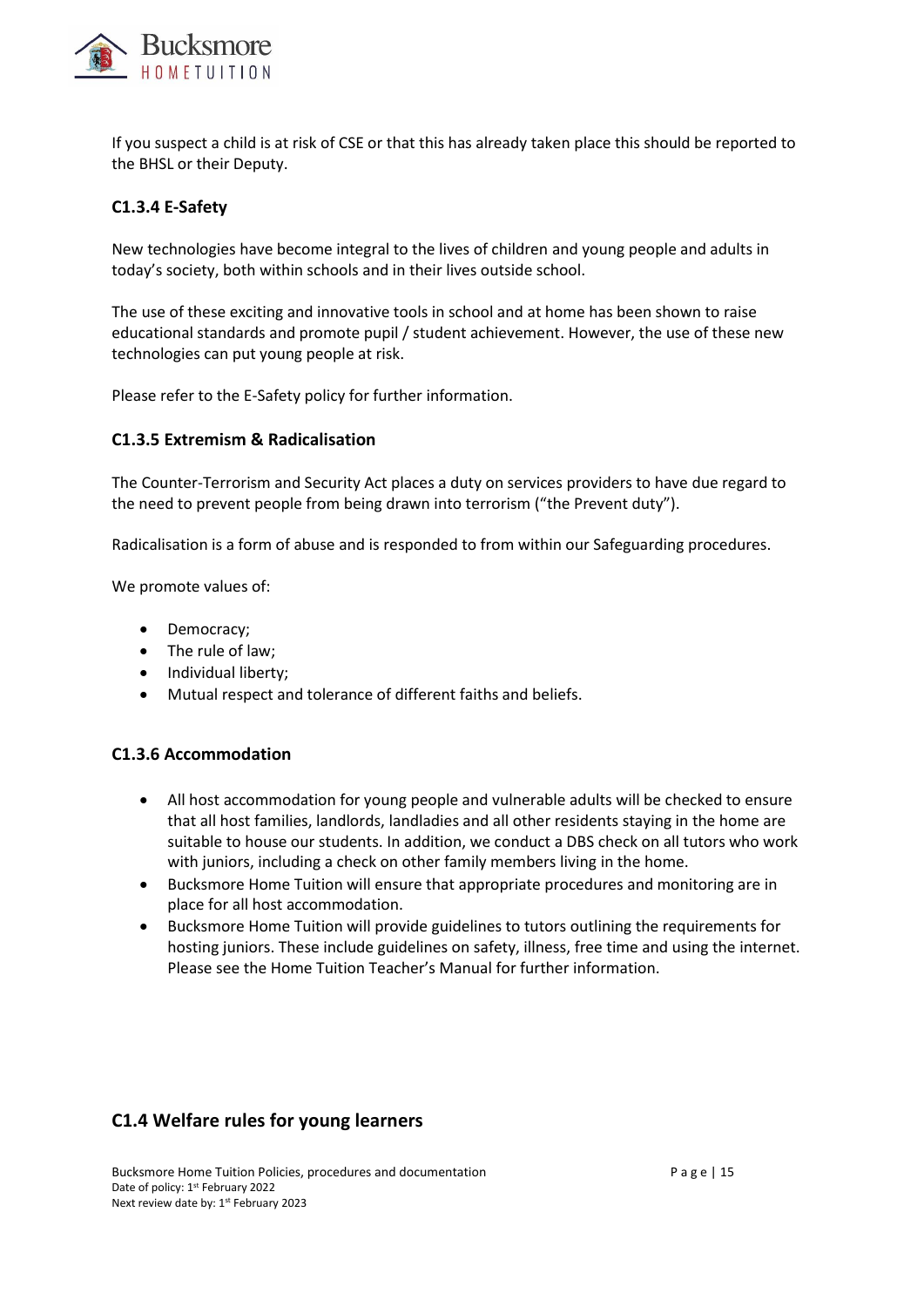

When booking young learners on courses with Bucksmore Home Tuition it is important that agents, parents, tutors and students are aware of and agree to the following stipulations, which are in the interest of safeguarding the student:

# **C1.4.1 Welfare rules for students aged 9 and under**

- Are not allowed out of the home alone and are completely cocooned by the teacher and host family, for which an additional supplement is charged
- If not attending a course (i.e. travelling with a parent on a course as an accompanying person), Home Tuition require that independent childcare be arranged for the child
- If the parent is accompanying the child on a course, the parent is responsible for the child outside of lesson hours

### **C1.4.2 Welfare rules for students aged 10 - 15**

• Are required to be accompanied at all times, but may have supervised independent time in the teacher's home

### **C1.4.3 Welfare rules for students aged 16 - 17**

- May have controlled independent time only in the local area if they have a full orientation beforehand and must observe a 17.30 curfew
- May use public transport by themselves if agreed by the parent/guardian. However Bucksmore Home Tuition may not allow this if we have concerns over safety
- May only be left alone in the teacher's home if at all, for short periods of time (to collect children from school for example) and only if the teacher is satisfied that the student is comfortable with being left home alone
- Although allowed limited independence, are often as vulnerable as students under 16. Bucksmore Home Tuition and our teachers reserve the right to assess the risk to the student in relation to activities/excursions and independent time and refuse a student's request even if approved by his parent/guardian in the interests of safeguarding

# **C1.4.4 Welfare rules for all young learners**

- Must provide a contact email address (or that of a parent/guardian) so that the Home Tuition teacher can establish contact in advance of arrival
- Are advised to bring their Parental Consent Form signed, which Home Tuition will provide
- Where the request or activity is not covered by Bucksmore Home Tuition policies, the teacher must seek written parental permission for the request. Bucksmore Head Office [\(info@bucksmore.com\)](mailto:info@bucksmore.com) must be copied into all correspondence
- Final discretion regarding student welfare is with the teacher

# **C1.5 Excursions and activities policy**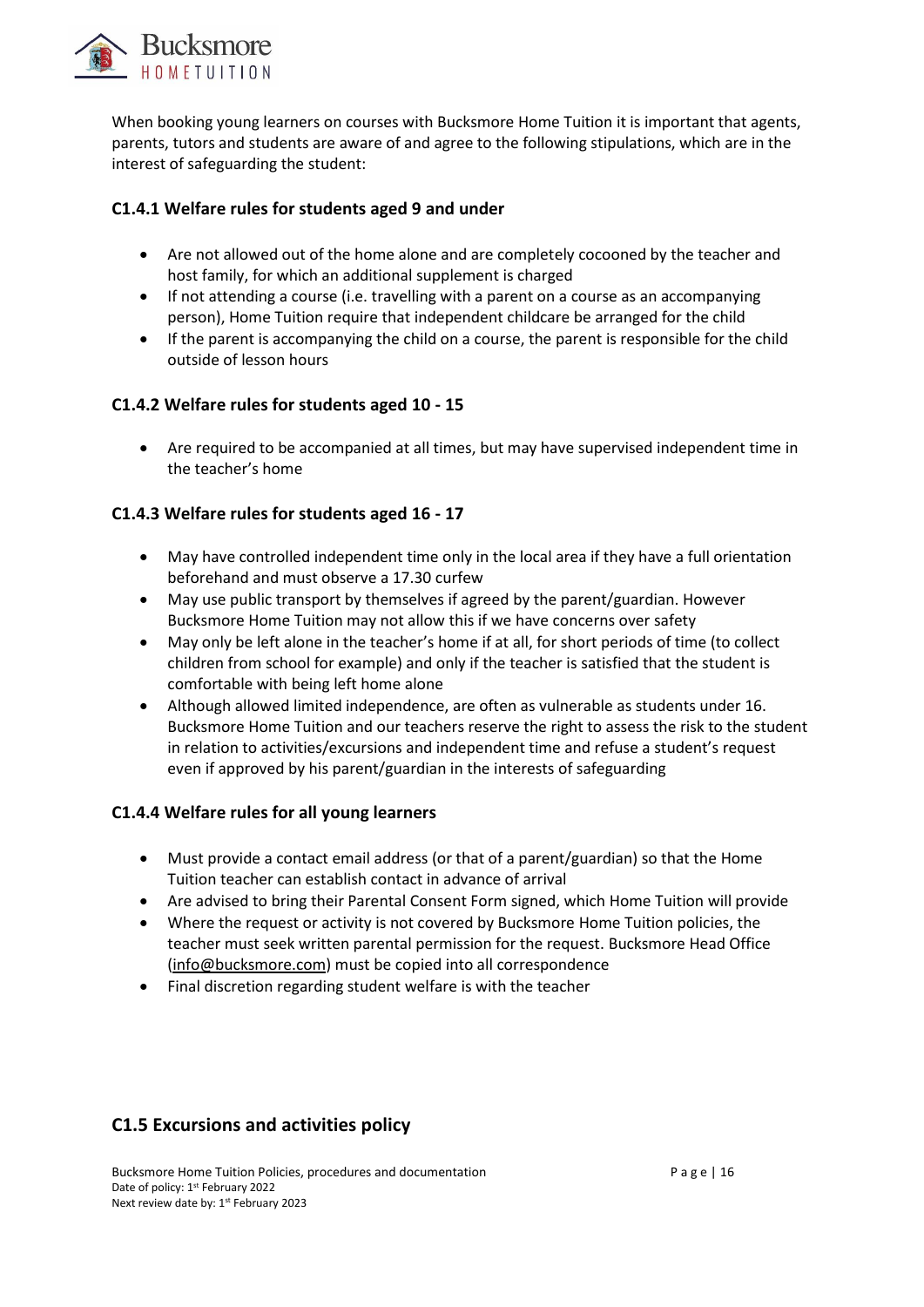

Bucksmore Home Tuition will provide guidance to teachers about providing a suitable leisure programme for students, including offering students a range of activities or trips in the local area (and any costs involved) for them to choose what they want to do. Some of these activities and trips should be free of charge.

When visiting local amenities or taking part in out-of-lesson activities with the teacher

- Risk assessments are completed for visiting local amenities or tourist attractions as part of teacher diligence.
- Students are provided with a contact telephone number for the teacher in case of loss or separation, and both tutor and student should have the correct contact details for Home Tuition (the head office number or the emergency out-of-hours contact number) should any issues arise.
- Teachers will take particular care when supervising students in the less formal atmosphere of an activity or excursion. When outside of the home, ensure the age guidelines about independent time are adhered to. Tutors will ensure students under the age of 16 are not left unsupervised (without written permission from parents/Bucksmore Home Tuition to state otherwise). Students aged 16-17 may have controlled independent time if the teacher /parents deem this to be appropriate.
- Rarely, activities or excursions may include overnight stays. Teachers must inform Bucksmore Home Tuition of any such proposals and careful consideration needs to be given to sleeping arrangements. Students, Bucksmore Home Tuition head office staff, parents and agents (if applicable) must be informed of these, and give their approval, prior to the start of the trip.

# **C1.6 Transfer policy**

When providing a transfer service for a Bucksmore Home Tuition student under the age of 18, drivers must agree to take responsibility for the safety and well-being of that student from the time of collection to hand-over to the teacher or airport services. This responsibility lies both with the company and the driver as an individual.

### **C1.6.1 Guidelines for students 15 and under**

The assisted check in service is offered to students of any age but is required by Home Tuition for students age 15 and under and is in our course fees.

- If the student is departing from London St Pancras and travelling on Eurostar, the driver needs to park up and take the student to the ticket gates
- For drop-offs at all other airports, Bucksmore Home Tuition will book this service with the transfer company. The driver will take the student to check-in, wait with them in the queue and ensure they are handed over to the airline staff if travelling as unaccompanied minors or taken to the security checkpoint if not travelling as an unaccompanied minor. Until handover takes place the driver is responsible for the student.
- Unaccompanied Minor Service may, or may not be booked by the agent/parent.
- Bucksmore Home Tuition sales team will get clear information from the agent as to whether a UM service is booked or not booked, and will inform the Home Tuition airport rep/driver.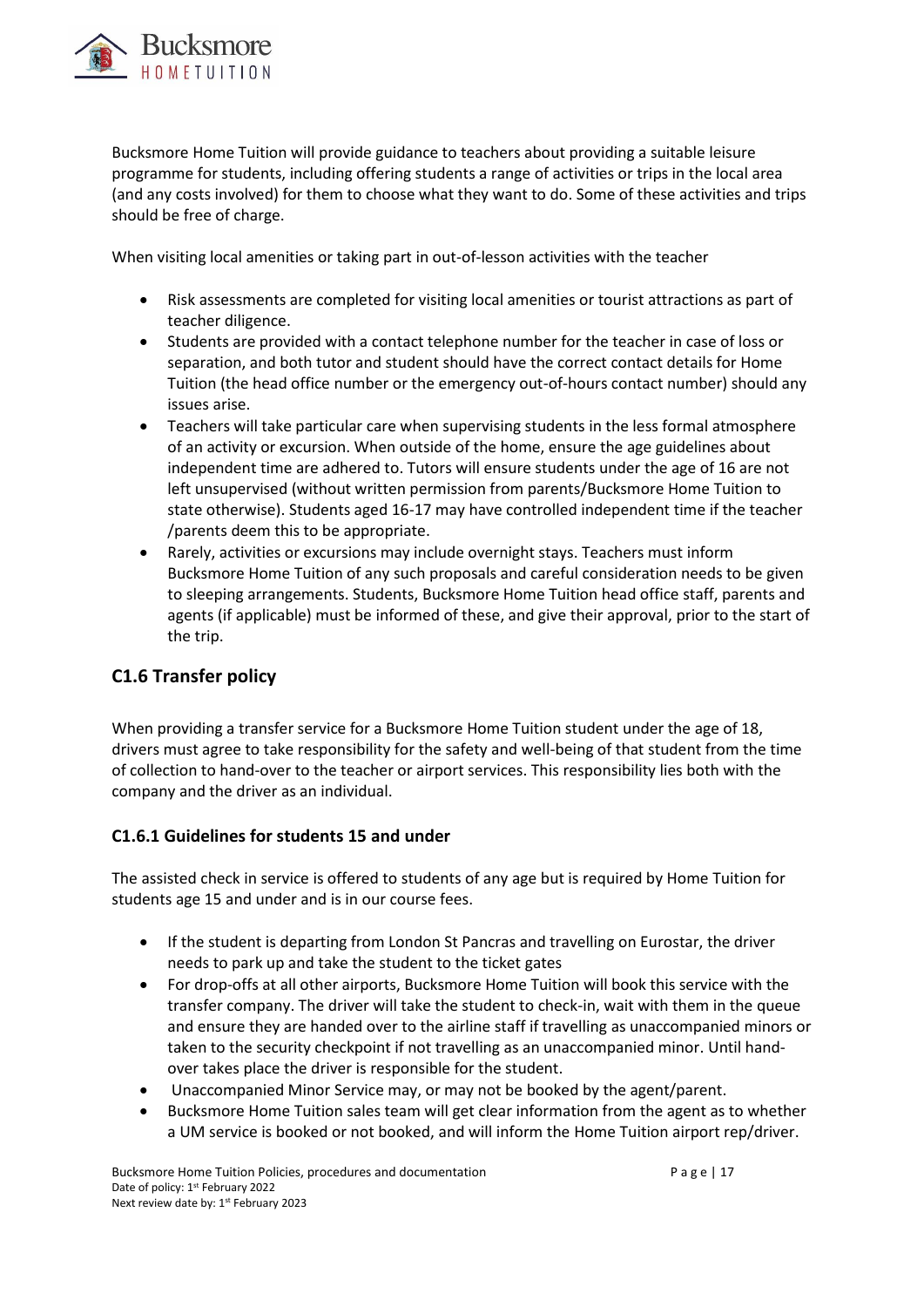

### **C1.6.2 Guidelines for students 16 -17**

- Driver assistance to Terminal. This service is for students aged 16 -17 and included in the course fee. The driver must park up, take the student to the terminal and show them the correct check in area.
- The driver should never drop and go with a young learner and should only leave the student when he/she is satisfied that they are safe and confident in making their way independently.

### **C1.6.3 Independent transfers policy**

- Students under the age of 16 must travel to / from the teacher's house by car taxi transfer service from a licenced operator or be accompanied by a parent / guardian. Students under the age of 16 are not permitted to / from travel to the teacher's house on their own.
- Students aged 16-17, with parental permission, are allowed to take public transport to / from the teacher's house.

### **C1.6.3 Supplier and driver criteria**

- Bucksmore Home Tuition provides a managed car transfer service with one of our carefully selected car transfer companies. Drivers must have a valid PCO licence or Irish equivalent, which includes a DBS / Criminal background check.
- Drivers must wear smart attire and the vehicle be in good condition and road-worthy
- Drivers must speak clearly and slowly and be mindful that English is not the student's first language
- Drivers must hold a sign board with the student's name and Bucksmore Home Tuition clearly written
- If the driver is having any difficulties locating the student on arrival, they must contact the student or the Bucksmore Home Tuition emergency number +44 7773389143
- Drivers must not leave the teacher's house until the passenger, regardless of age, has met the teacher
- Drivers are obliged to follow Bucksmore Home Tuition and Nord Anglia Education's Safeguarding policy and Tackling Extremism and Radicalisation Policy. They must report any concerns to the Bucksmore Home Tuition Safeguarding Officer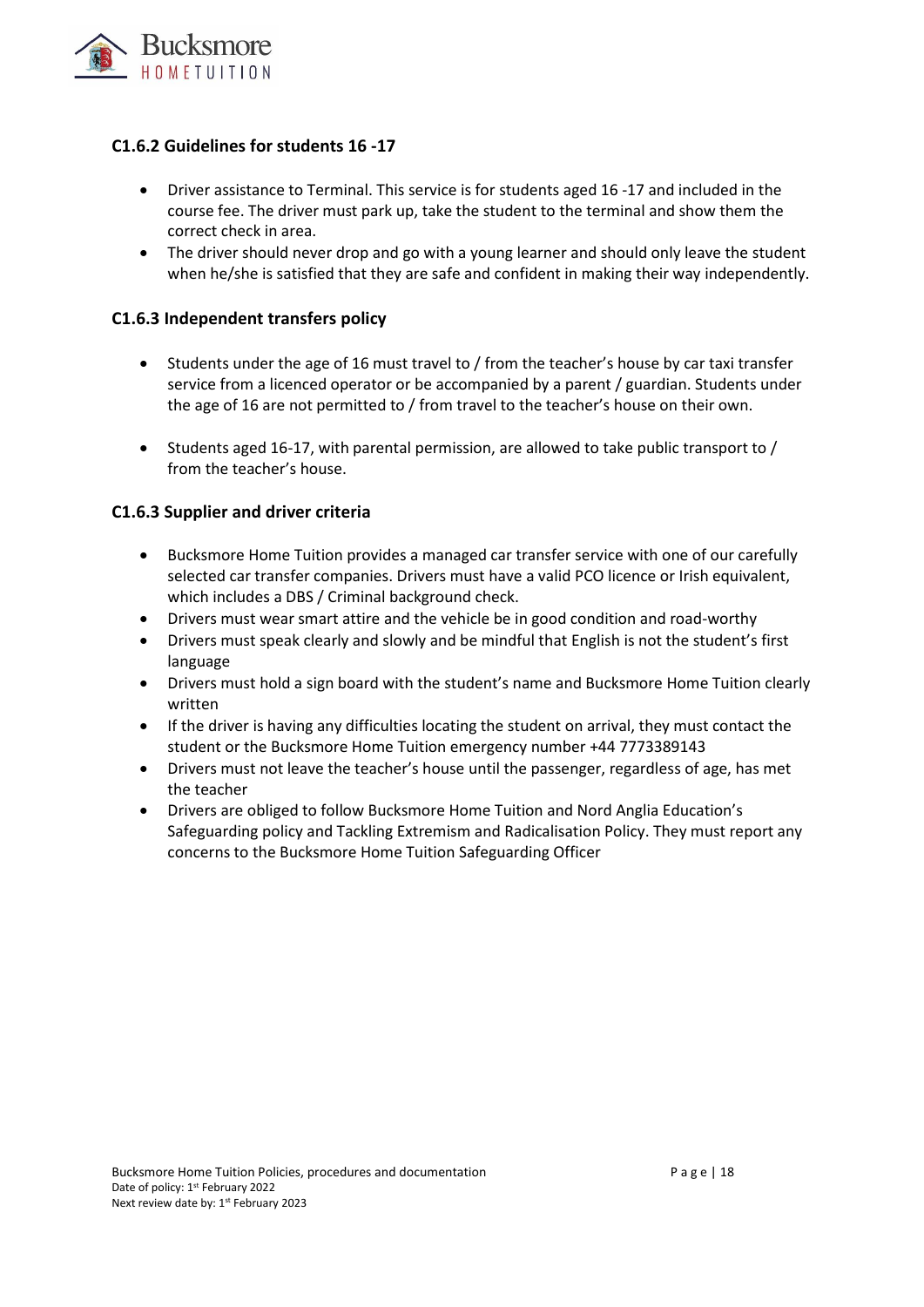

# **C1.5 Designated Contact Person for Safeguarding and Child Protection issues**

The role of the Designated Person is to take lead responsibility for managing child protection issues and cases. This involves providing advice and support to other staff, making referrals to and liaising with the local authority and working with other agencies.

Within Bucksmore Home Tuition, the Head of Operations will take the lead on child protection issues and cases. He has completed the Specialist Safeguarding Training for Designated Leads (previously referred to as level 3). This training is regularly updated. All staff members at Bucksmore Home Tuition head office have completed the Introduction to Safeguarding Children Training Course (formerly referred to as Level 1 Safeguarding) and Bucksmore Home Tuition Course Consultants have completed Advanced Level Safeguarding Training for Designated Staff (previously referred to as level 2). Staff involved in recruitment of Home Tuition teachers have completed Safer Recruitment training and Risk Assessment training.

To report an issue, contact the BHSL. If the issue is related to the Bucksmore Home Tuition Safeguarding Officer, contact the Bucksmore or NAE Designated Safeguarding Lead (ODSL), see next page. If you are not satisfied with the response from either the Bucksmore Home Tuition Safeguarding Officers or the Bucksmore / NAE Designated Safeguarding Leads, contact your Local Authority Designated Person (LADO) for Safeguarding.

#### **If there is immediate danger, contact the emergency services on 999.**

**BHSL** Name: Charlotte Conway Email: cconway@bucksmore.com Telephone: +44 208 312 8060 (Office hours) Telephone: +44 777 3389143 (24/7)

Deputy Bucksmore Home Tuition Safeguarding Officer Name: Edwina Laycock Email: elaycock@bucksmore.com Telephone: +44 208 312 8060 (Office hours) Telephone: +44 777 3389143 (24/7)

# **D1.1 Bucksmore Home Tuition Bullying Policy**

Bullying is not classified as a form of child abuse however it can be a significant factor in other types of child abuse and can have equally detrimental consequences for a child. Bullying is anything done with the intention of hurting, intimidating, frightening or upsetting another person. Bullying is not always physical but it results in distress to the victim. It is important to note that bullying does not just occur through face to face contact. Instances of bullying can occur between young people but also from adult to young person. Bullying can be prejudiced based (e.g. disablist, racist, homophobic etc.), if this is the case it is important that this is addressed when responding to bullying behaviour.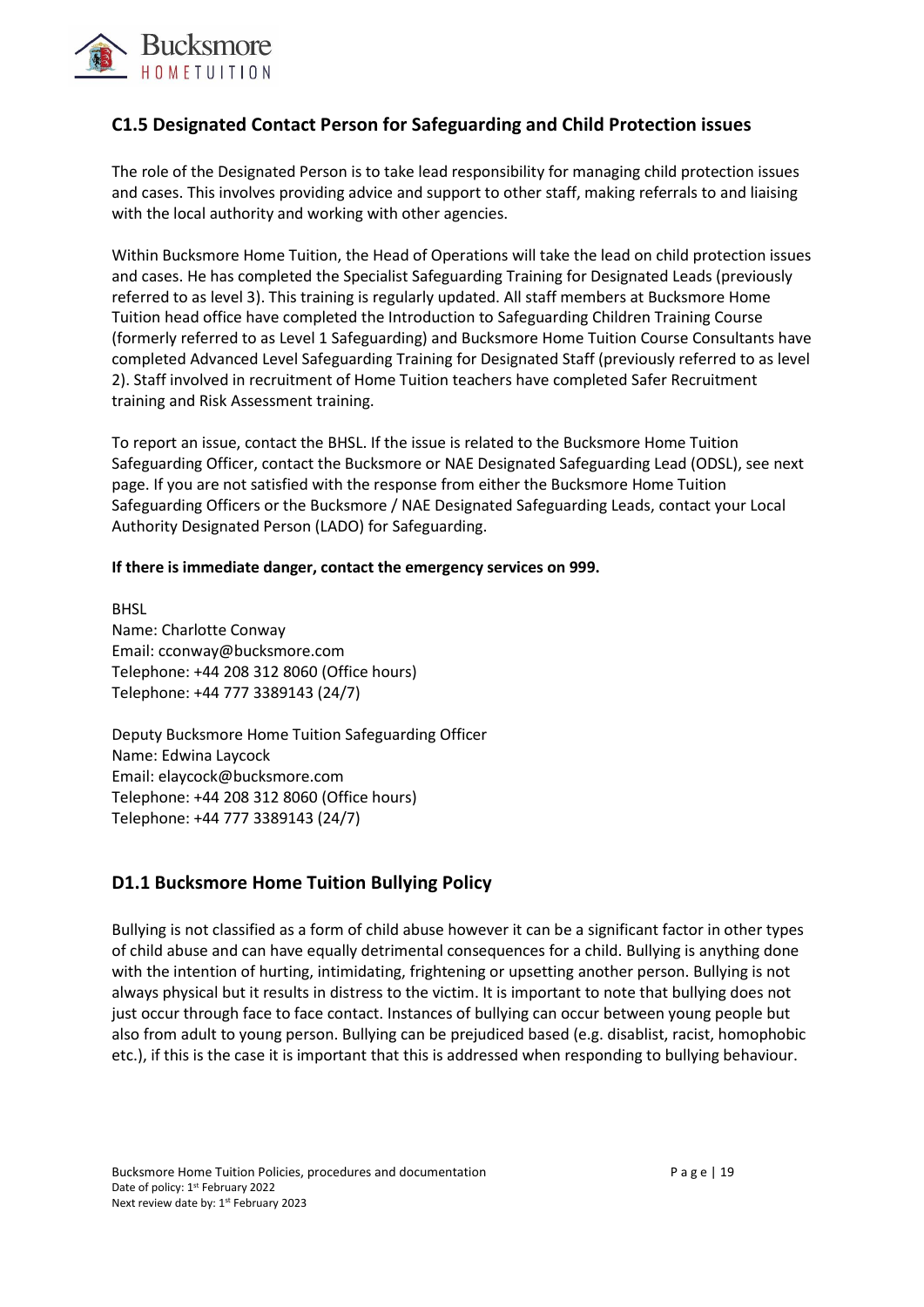

# **D1.1.1 Forms of Bullying**

Bullying can include:

- Physical e.g. hitting, kicking, pinching, punching, scratching, spitting or any other form of physical attack.
- Damage to or taking someone else's belongings may also constitute physical bullying
- Verbal e.g. offensive name calling, insults, racist remarks, sexist or homophobic jokes, teasing, threats, using sexually suggestive or abusive language
- Sexual e.g. abusive sexualised name calling, inappropriate sexual innuendo
- Indirect e.g. spreading nasty stories/rumours about someone, intimidation, exclusion from social groups
- Cyberbullying e.g. sending hurtful messages or using videos and images to humiliate, leaving malicious voicemails, a series of silent calls, writing hurtful comments on social networking sites

### **D1.1.2 Indicators of Bullying and what Bullying can lead to**

- The damage inflicted by bullying can be frequently underestimated. It can cause considerable distress to young people, to the extent that it affects their health and development or, at the extreme, causes them significant harm (including self-harm).
- There are a number of signs that may indicate that a young person or disabled person is being bullied:
- Behavioural changes such as reduced concentration and/or becoming withdrawn, clingy, depressed, tearful, emotionally up and down, reluctant to go to lessons or excursions
- A drop off in performance during lessons
- Physical signs such as stomach-aches, head-aches, difficulty in sleeping, bed-wetting, scratching and bruising, damaged clothes and binging for example of food, cigarettes and alcohol
- Being ignored or left out
- The person becoming depressed or feeling anxious
- Bucksmore Home Tuition does not tolerate the bullying of other people in any form whatsoever and all incidents reported to Bucksmore Home Tuition will be investigated and acted on.

At all times Bucksmore Home Tuition students, staff and teachers and their family must:

- Behave and speak in a courteous and respectful way
- Respect the property and belongings and do not to take anything without permission
- Do not ignore someone being bullied, try to get help and tell a responsible adult
- You should ask for help if you are being bullied